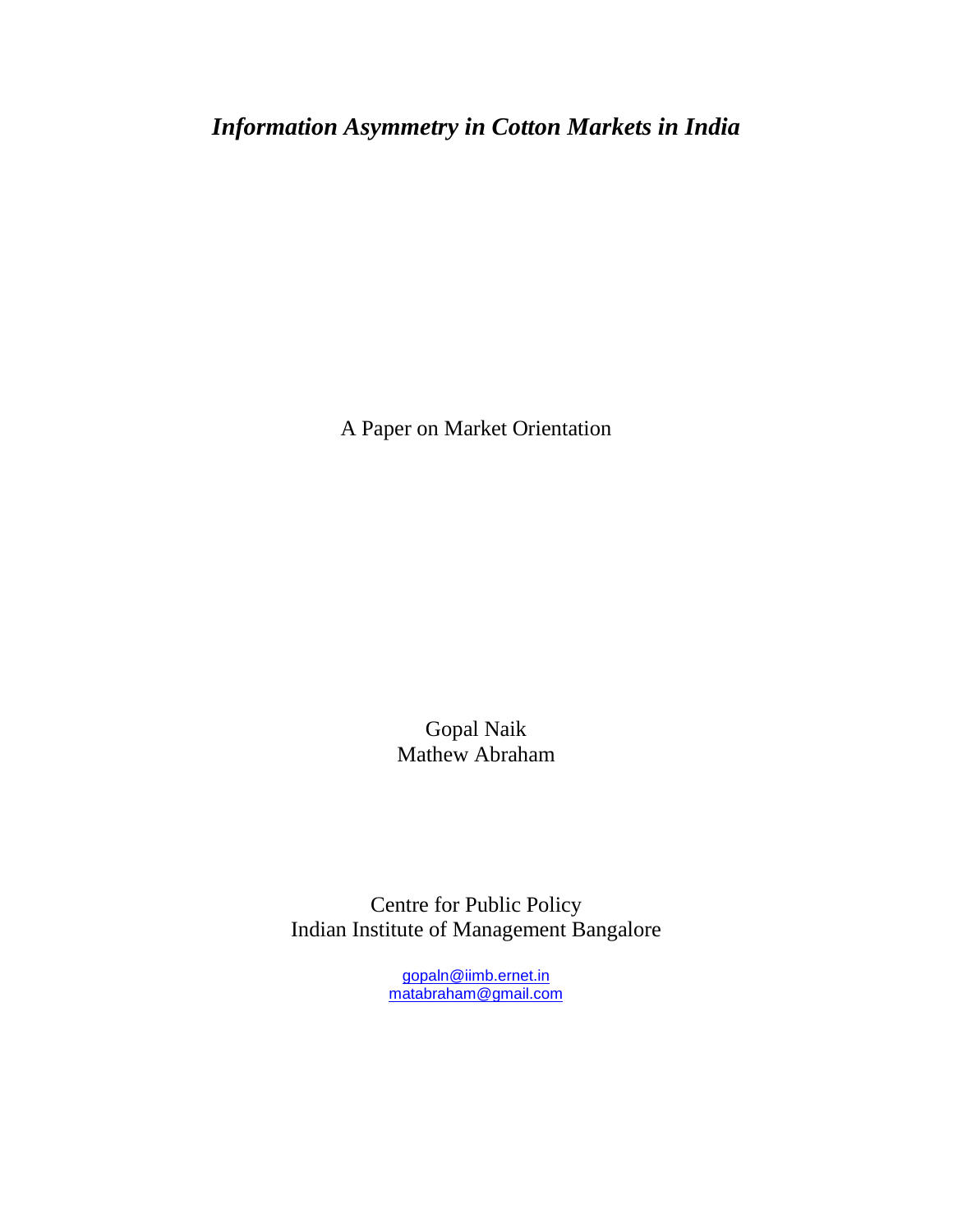### About the Authors

Gopal Naik is a Professor of Economics and Social Sciences and the Chairperson of the Center for Public Policy, Indian Institute of Management Bangalore. He holds a Phd in Agricultural Marketing and Econometrics from the University of Illinois. He was previously a faculty member at the Center for Management in Agriculture, Indian Institute of Management, Ahmedabad. His research interests include includes WTO, quality of agricultural commodities, globalization, business forecasting, research methods and commodity markets.

Mathew Abraham is a research assistant working at the Centre for Public Policy, Indian Institute of Management Bangalore. He has a Masters Degree in Asian Studies from Lund University, Sweden. His research interests include agriculture and development.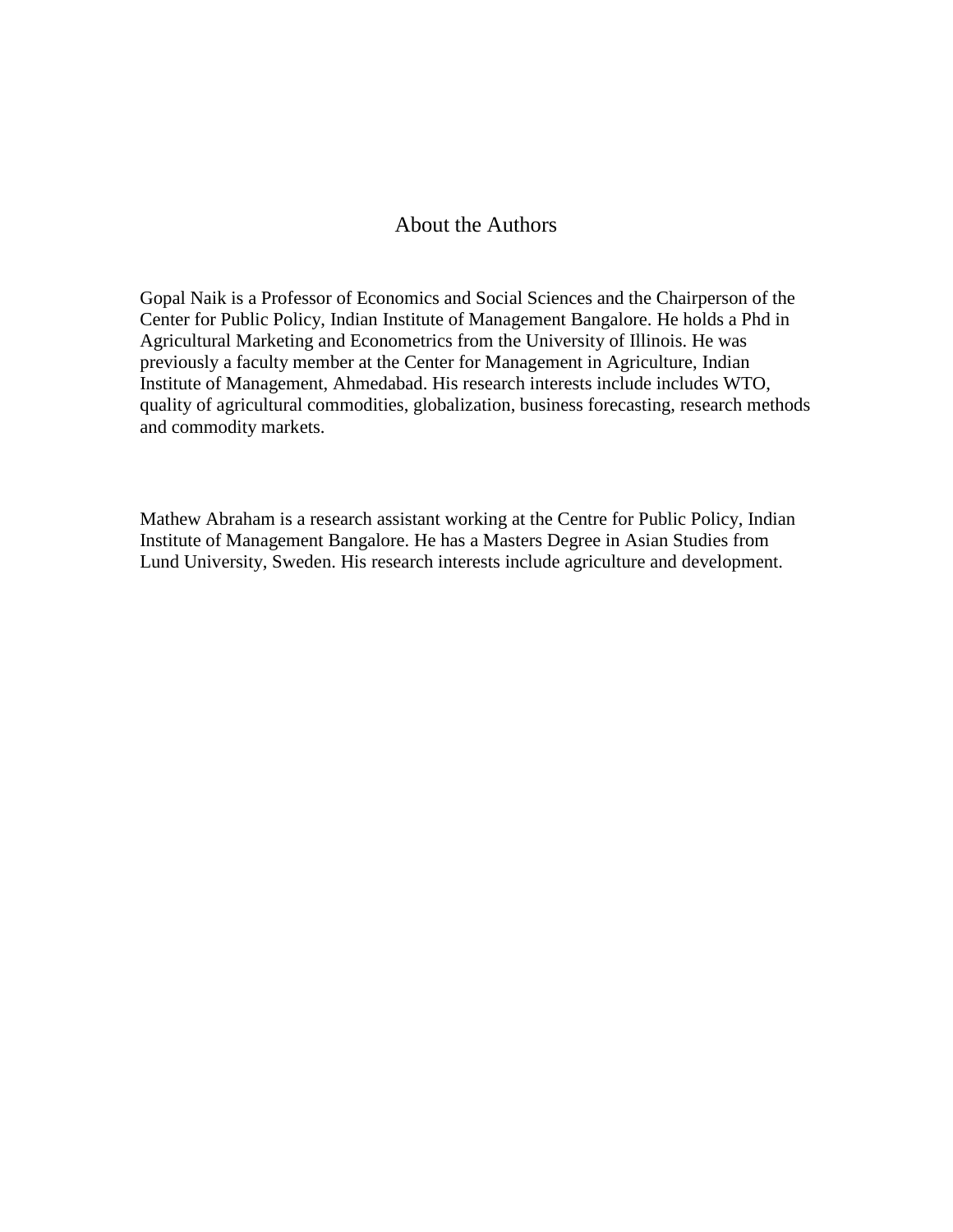# Information Asymmetry in Cotton Markets in India

# **I. Introduction**

India is the second largest producer of cotton in the world accounting for 21% of world cotton production<sup>1</sup>. Even with only half the worlds yield, cotton and its products in India creates substantial income and employment in both agriculture and industry, while contributing to 58 percent of the country's total fiber consumption. However, poor cotton quality has been the other major constraint in developing a globally competitive cotton sector. In the last few years, with the changes occurring in the regional and international markets and growing demand for quality products, the cotton sector and larger textile enterprises have begun to look at imports for sourcing the quality cotton.

Good quality of raw cotton, low in trash and contamination, is one pre-requisite in producing high quality textiles. Although Indian cotton is considered superior to mechanically harvested cotton in terms of sheen of finished fabric, amenability to spinning, tensile strength etc; its value and acceptance in the international market is limited due to high levels of contamination and trash which leads to lower yarn realization and high levels of yarn impurities and imperfections. The contamination of cotton takes place at farm as well as in the market/ginners level as result of poor practices like improper handling and storage, mixing of different picks and varieties of cotton and also deliberate addition of foreign substance in cotton.

For many years, the Indian cotton textile industry has been competing in the international markets mainly on low priced raw materials and low cost of production. Adequate attention has not been paid by the industry to quality mainly due to the sectors high domestic market orientation. In the recent years, growing opportunities for cotton textiles in the international market and the ability to access technology through liberalized trade laws have provided impetus to expand the cotton sector and modernize the textile industry. However, substantial improvement in quality need to be brought about through reforms in the existing market systems.

In recent years, the need for quality cotton in integrated textile mills that focus on the export segments has been gaining urgency. As a result of a short supply of long-staple contamination free cotton from the Indian markets, the industry has come to rely on the import of cotton to meet their requirements. In 1999-2000, the country imported an estimated 2.2 million bales of cotton, more than 100 per cent increase from the 1.0 million bales that arrived the previous year. This increased further to 2.4 million bales in 2001-02. Though in recent years the quantity of imports has gone down to half a million bales (2005-06), quality cotton is still a pressing need in the textile industry.

With the development of new market opportunities and a liberalized trade regime through the removal of quantitative restrictions on imports as well as export quota on cotton, the

 1 Source : US Cotton Market Monthly Economic letter January'2008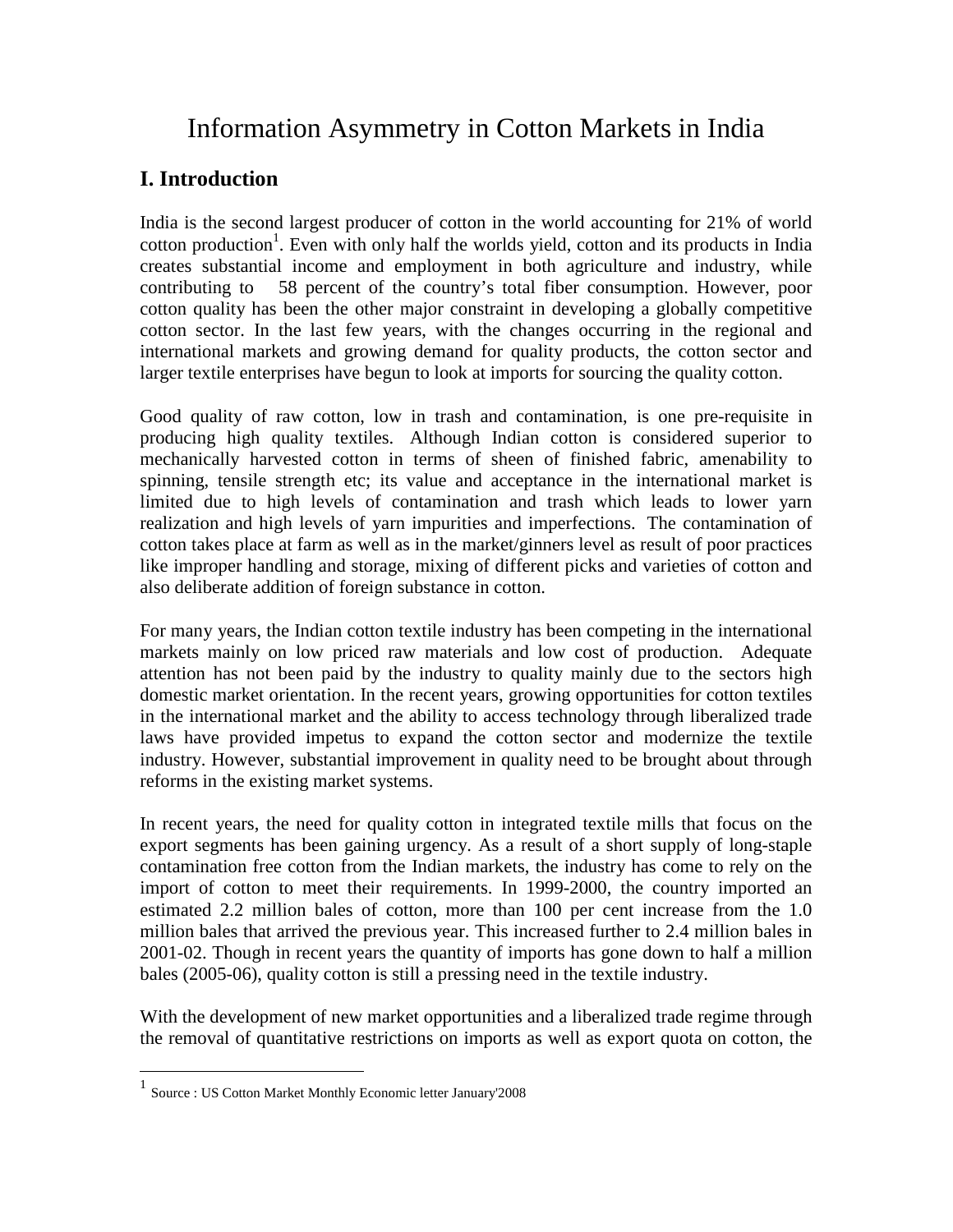textile industry today is faced with challenges as well as opportunities. Meeting these challenges and exploiting opportunities require changes and reforms at policy levels to support enhanced productivity and quality improvement at all levels in the textile sector. Also, enhancement of productivity and improvement in quality, particularly at the raw cotton stages would help to ensure larger gains to the cotton producers. Unless productivity and quality are upgraded substantially to match world standards, the Indian cotton economy may come under severe competitive pressure in future.

The problem of cotton quality and cotton contamination are issues that encompasses the entire cotton value chain beginning at the farm level up to the final stages of value addition. This problem arises due to poor transaction practices at the market level, information asymmetry, lack of proper technology and physical infrastructure. The upstream agents in the supply chain, consisting of farmers and traders/ginners, face a problem of information failure and inadequate institutional support. This limits market performance providing poor signals for quality through price, making the benefit from investment in quality is either insignificant or small.

# **II. Evidence of Markets Failure**

The evidence of market failure is seen in both in the international as well as the national cotton markets. Indian cotton is considered to be among the most contaminated in the world, according to the International Textile Manufacturers Federation (ITMF). As a result of this Indian cotton is sold at a discount compared to similar international varieties. Due to this, the Indian cotton segment has not developed according to the quality needs of the international markets, thus giving it a disadvantage in textile trade as it cannot convert its inherent advantages of abundant raw material and cheap labour it benefit.

# 2.1 Fiber Contamination, Indian Cotton and the World Market

Indian cotton is considered to be one of the most contaminated cotton in the world. An Indian cotton bale (170 kg) would typically contain contaminants like human hair, jute fibers, metal, scrap, woven plastic, plastic film etc. According to the Contamination Survey conducted by ITMF, in 1999 (table 2.1) out of the 10 most contaminated varieties of cotton, six were from India. This was an increase from four in 1997. The 2005 survey showed the problem of contamination persisted. In a list of the ten most contaminated cottons in the world, five were from India. In 2007, six of the most contaminated cotton in the world was from India.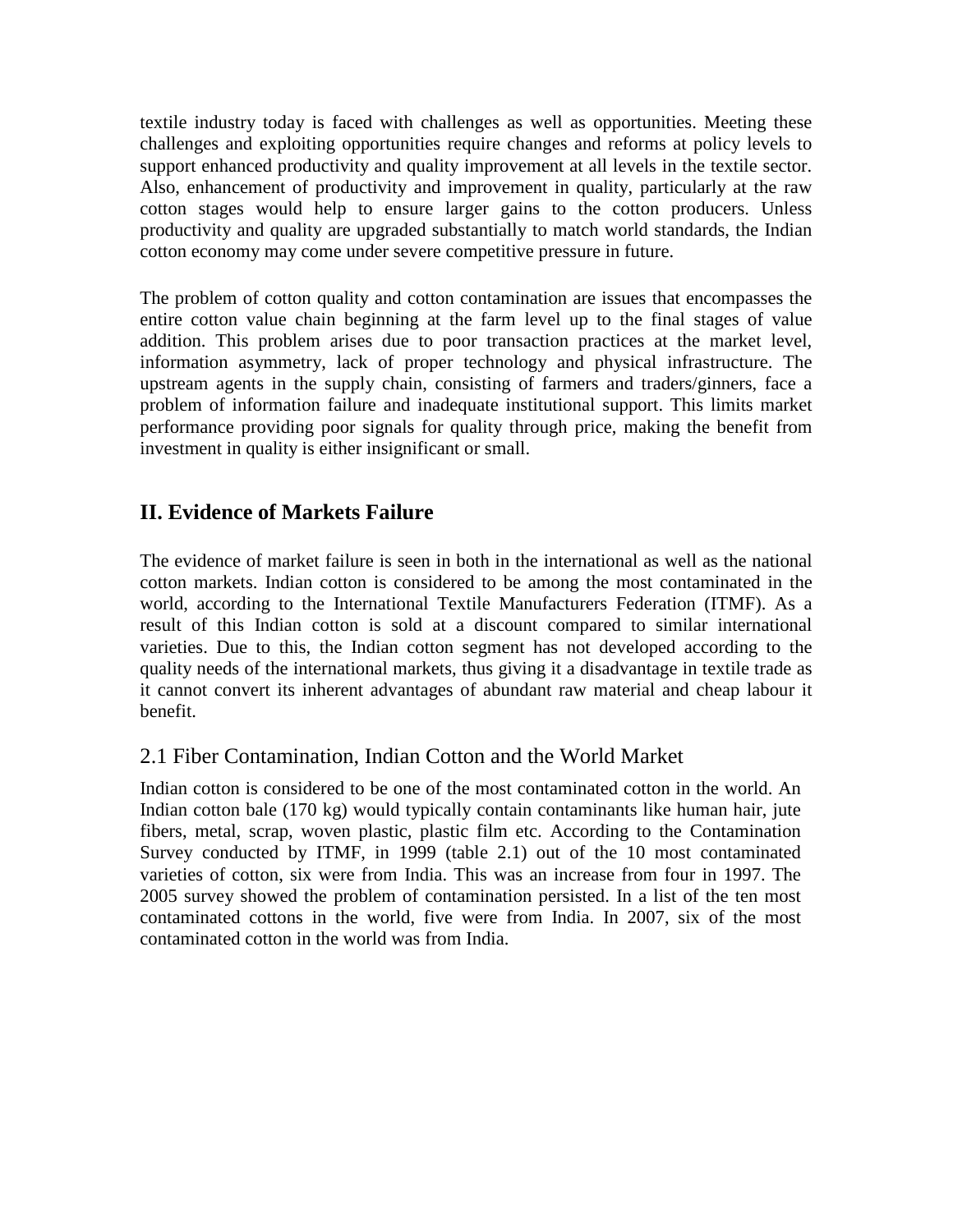| <b>Most Contaminated</b> |                    |                  | Contamination (%) |                 |  |
|--------------------------|--------------------|------------------|-------------------|-----------------|--|
| <b>Rank</b>              | <b>Description</b> |                  | <b>Moderate</b>   | <b>Serious</b>  |  |
| 2007                     |                    |                  |                   |                 |  |
| 1                        | Turkey             | Cukurova         | 40                | 16              |  |
| $\overline{2}$           | Turkey             | Turkey others    | 41                | 10              |  |
| $\overline{\mathbf{3}}$  | India              | MCU <sub>5</sub> | 27                | 19              |  |
| 4                        | India              | <b>DCH</b>       | 31                | 13              |  |
| 5                        | India              | J34              | $\overline{29}$   | 11              |  |
| 6                        | India              | Shankar          | 24                | 14              |  |
| $\overline{7}$           | Paraguay           | Paraguay         | 13                | 23              |  |
| 8                        | Nigeria            | Nigeria          | $\overline{28}$   | $8$             |  |
| $\boldsymbol{9}$         | India              | Others           | 21                | 12              |  |
| 10                       | Uzbekistan         | Long staples     | 22                | $\overline{8}$  |  |
| 2005                     |                    |                  |                   |                 |  |
| 1                        | Turkey             | Cukurova         | 40                | 16              |  |
| $\overline{2}$           | Turkey             | Turkey others    | 41                | 10              |  |
| $\overline{\mathbf{3}}$  | India              | MCU <sub>5</sub> | $\overline{27}$   | 19              |  |
| $\overline{\mathbf{4}}$  | <b>India</b>       | DCH              | $\overline{31}$   | $\overline{13}$ |  |
| $\overline{\mathbf{5}}$  | India              | J34              | $\overline{29}$   | 11              |  |
| 6                        | India              | Shankar          | $\overline{24}$   | 14              |  |
| 7                        | Paraguay           | Paraguay         | $\overline{13}$   | 23              |  |
| 8                        | Nigeria            | Nigeria          | 28                | $8\,$           |  |
| 9                        | India              | Others           | 21                | 12              |  |
| 10                       | Uzbekistan         | Long staples     | $\overline{22}$   | $\overline{8}$  |  |
| 1999                     |                    |                  |                   |                 |  |
| $\mathbf{1}$             | China              | Others           | 63                | 25              |  |
| $\overline{2}$           | India              | $F-414$          | 53                | 11              |  |
| $\overline{\mathbf{3}}$  | Pakistan           | Seed Afzal       | $\overline{23}$   | 26              |  |
| $\overline{\mathbf{4}}$  | India              | J34              | $\overline{32}$   | 16              |  |
| $\overline{\mathbf{5}}$  | Pakistan           | Others           | 23                | 25              |  |
| 6                        | India              | Others           | $\overline{27}$   | 16              |  |
| 7                        | India              | <b>LRA</b>       | 28                | 13              |  |
| 8                        | <b>India</b>       | Shankar 4/6      | $\overline{25}$   | 16              |  |
| 9                        | India              | H4               | 26                | $\overline{15}$ |  |

**Table2.1: Worlds Most and Least Contaminated Cotton (2007)** 

Source: International Textile Manufacturers Federation survey

Table 2.4 shows that Indian cotton has a high percentage of contamination as well as a large range of contamination compared to foreign cotton (table 2.5), resulting in higher processing costs for buyers. Internationally it is said that buyers quote 10-15 % lower price for Indian cotton due to high levels of contamination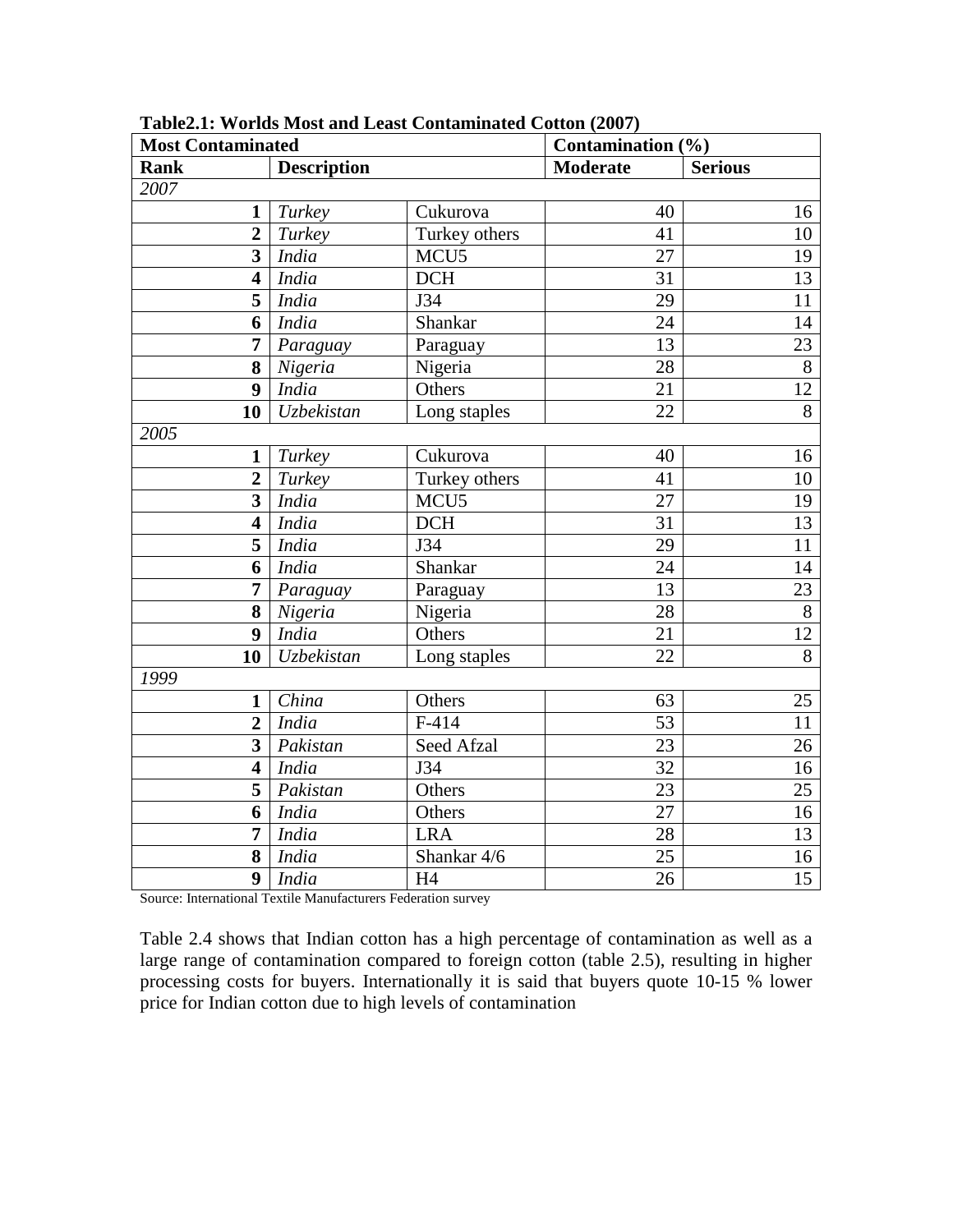| Variety/Hybrid         | Trash Content (%) | Range        |
|------------------------|-------------------|--------------|
| <b>Indian Cottons:</b> |                   |              |
| $RG-8$                 | 6.4               | 5.6-6.9      |
| $V-797$                | 13.7              | $12 - 18$    |
| <b>G.Cot.13</b>        | 15.5              | 15.2-15.8    |
| <b>Jayadhar</b>        | 5.4               | $3.3 - 8.6$  |
| $J-34$                 | 5 <sup>5</sup>    | $4 - 6.5$    |
| <b>NHH-44</b>          | 3.7               | $2.8 - 5.2$  |
| <b>LRA5166</b>         | 4.2               | $1.9 - 10.6$ |
| $H-4$                  | 3.5               | $1.9 - 6.2$  |
| $H-8$                  | 5.8               |              |
| Shankar-6              | 3.8               | $1.7 - 8$    |
| <b>DCH-32</b>          | 4.1               | $2.8 - 7.7$  |

Source: International Textile Manufacturers Federation survey (2005)

#### **Table 2.5: The levels of contaminants in foreign cotton**

| <b>Foreign Cottons:</b>                   |     |             |
|-------------------------------------------|-----|-------------|
| <b>Australian Cotton(strict middling)</b> | 3.  | $3.1 - 3.3$ |
| Liba cotton                               | 4.1 | $3.4 - 5.6$ |
| <b>CIS</b> cotton                         |     |             |
| Chinese cotton (superior quality)         | 1.4 |             |

Source: International Textile Manufacturers Federation survey (2005)

In the supply chain, there is no mechanism in the market system to address the problem of contamination and it gets carried over to the next stage. It is the spinners who eventually face the realities of extraneous contamination as they deal with the demand and supply for quality yarn. According to the ITMF, in the past 15 years the total levels of contamination worldwide have increased two folds. In order to deal with this problem the spinners usually make considerable investments in technology<sup>2</sup> to meet the quality requirements despite the risk of not being able to ensure 100% contaminant free yarn (ibid).

# 2.2 Raw Cotton Price Divergence: Comparison of Indian Cotton Varieties and International Cotton Varieties

In order to study the problem of quality in Indian cotton in context of the markets it is important to assess its performance in the international markets. As a majority of the cotton produced in the country is consumed internally, the markets have not developed at par with the international markets emphasising on standards and quality. This has led to divergence in the quality of cotton in India and international markets, evident in the price differences between Indian cotton and comparable international varieties transacted in the world market.

<sup>&</sup>lt;sup>2</sup> In order to tackle the problem of contamination many mills invest in high capital technologies like blow rooms and winding machines that help to remove trash from cotton. However, these processes reduce yarn quality as it weakens it and increases breakage (Vijayshankar, Sukarmadji 2005).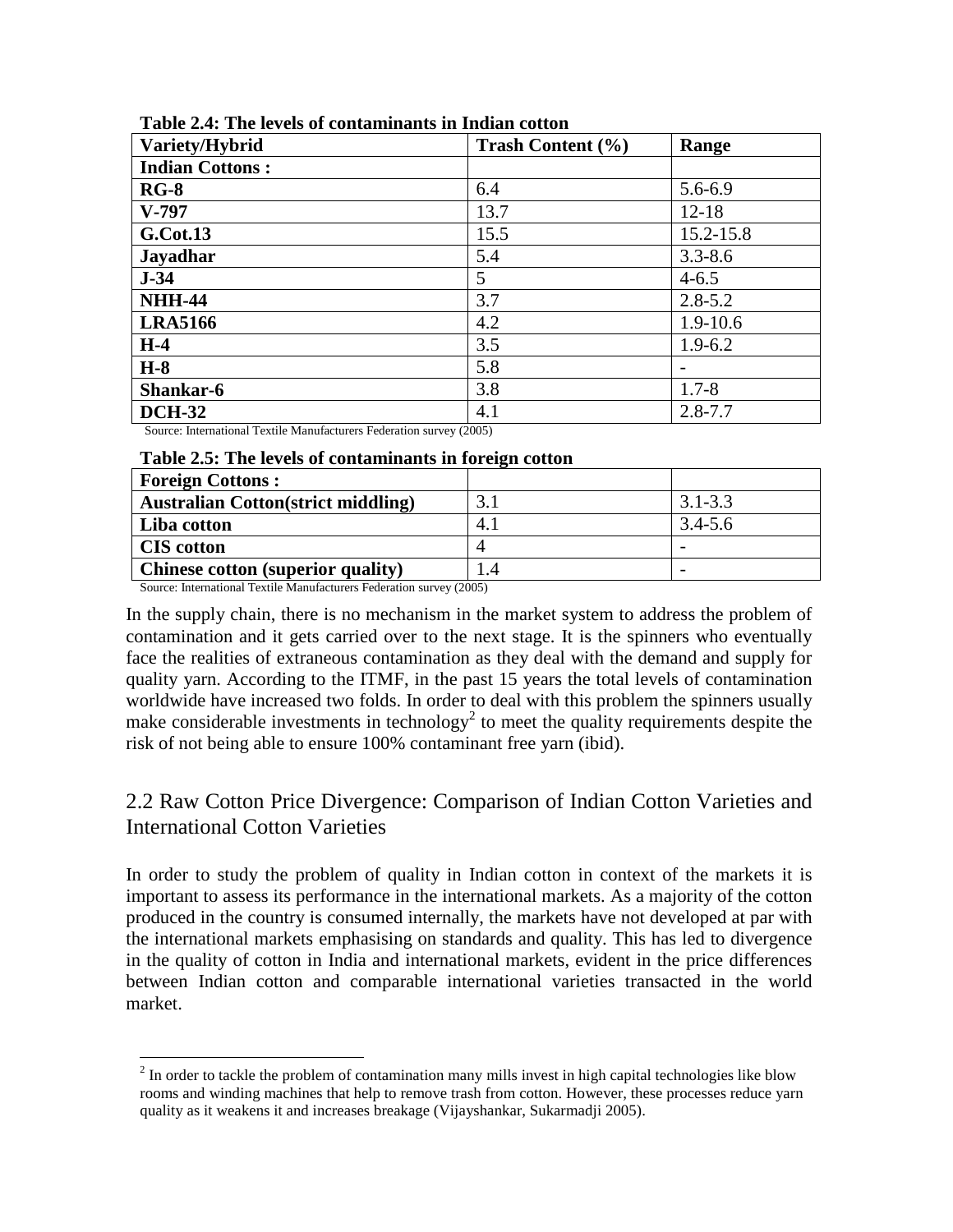To assess how quality differences exist between Indian and international cotton, we compared prices of Indian cotton with comparable varieties in the international market. Three-year moving averages of adjusted real price series were computed for the comparison. The average difference in price between two varieties between the years 1985 and 2004 (1998 in the case of figure 2.1) was then computed to show the pattern of price movement between these years (table 2.6). Barring the comparison between Giza 70 and DCH 32 all other comparisons showed significant upward slope coefficient, indicating that there is a divergence in the prices for Indian and comparable international cotton varieties. That is Indian cotton gets a comparatively lower price now compared to say, last decade. This is certainly an indication of market failure



**Figure 2.1: Comparison of Price Variations for Indian and International Cotton** 

Table 2.6 shows the average price difference between the different varieties of cotton compared above. The price difference in most varieties shows an increase by 200-300% in the years between 1990-94 and 1995-99. Though there is a slight reduction in the differences in the years 2000-04, it is not substantial in two out of three cases. This goes to show that Indian cotton in the international markets has been receiving a lower price because of persistent low quality.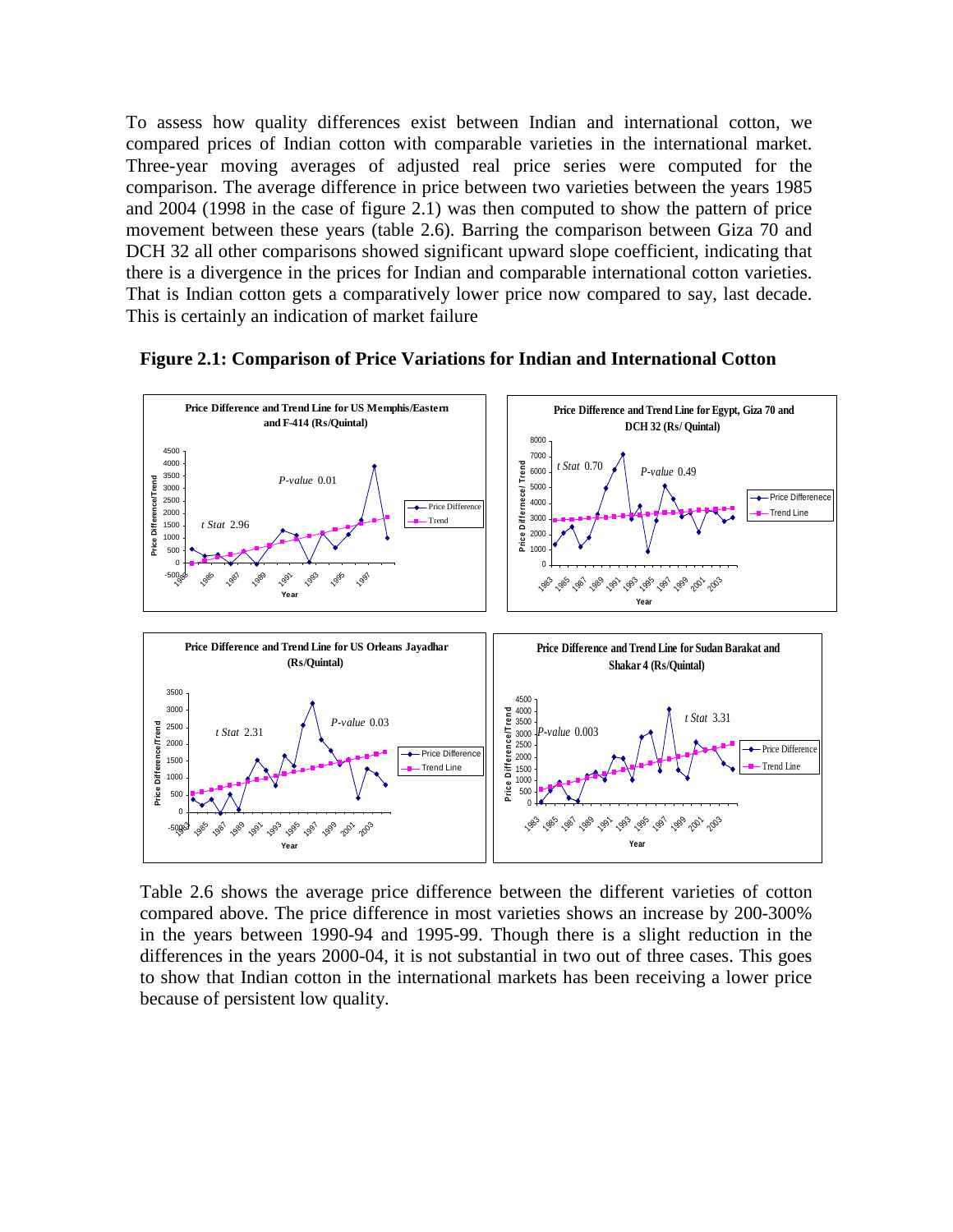| <b>Varieties</b>                     | <b>Average Price</b><br><b>Difference</b> | <b>Average Price</b><br><b>Difference</b> | <b>Average Price</b><br><b>Difference</b> | <b>Average Price</b><br><b>Difference</b> |
|--------------------------------------|-------------------------------------------|-------------------------------------------|-------------------------------------------|-------------------------------------------|
|                                      | 1985-99                                   | 1990-94                                   | 1995-99                                   | 2000-04                                   |
| US<br>Memphis/Eastern<br>and $F-414$ | 269.52                                    | 777.20                                    | 1658.44<br>$(1995-98)$                    | .NA                                       |
| US Orleans/Texas<br>and Jayadhar     | 285.25                                    | 1145.53                                   | 2198.86                                   | 1147.26                                   |
| Egypt, Giza 70<br>and DCH32          | 2227.46                                   | 4703.50                                   | 3476.45                                   | 3070.11                                   |
| Sudan Barakat<br>and Shankar4        | 584.47                                    | 1591.73                                   | 2434.99                                   | 2047.63                                   |

**Table 2.6: Average Price Difference for different varieties of Indian and International cotton** 

The above comparison goes to show the difference in price between Indian and international varieties of cotton transacted. Even in the regional markets, the problem of quality in the recent years has emerged to be a pressing matter that needs to be addressed urgently. Despite Indian being the second largest cotton producer in the world, in value added segment like yarn fabric and garments there seems to be a surge of imports in recent years.

# 2.3 Quality Constraints in the Final Market Segment

The Indian cotton textile and garment industry has historically been of prime importance to the country's economy. It accounts for 14% of its industrial production, 4.3% of its GDP and 16% of the total merchandise export. The industry also accounts for 90% of the Indian textile exports and 57% of the domestic fiber consumption. It has been the second largest employment generator after agriculture, providing direct employment to over 35 million people (ICRA Sector Analysis, 2006). The textiles and clothing market in India in 2004 was estimated to be 4.25 trillion rupees with 61% of it being domestic, 9% technical textiles and the remaining 30% being exports (ibid).

Despite its large size, the industry has not been able to consistently compete at the international level for a long time. The main reasons for this have been the existence of labour restrictions, high excise tariffs, cloth sale obligations as well as plant size regulations, which have hindered the growth and development of integrated mills at the cost of aiding the growth of small-scale non-integrated mills and apparel enterprises. In the mid-1960s, India was the eighth largest exporter of textiles in the world (UN Statistics 2005), however, restrictive internal regulations over the next decade led to a decline in the share of textile exports. Policy reforms in the 80's and the 90's in the textile sector saw the exports recovering at a steady pace. Reforms allowed the deregulation of state controlled textile industries, diversification of fabric and fibre bases and increased investments by the firm. It also encouraged duty-draw back programs and technical modernization through increased availability of credit. By the mid 1980's the export figures of textiles had risen to \$1 billion from \$30 million in 1970s at a CARG of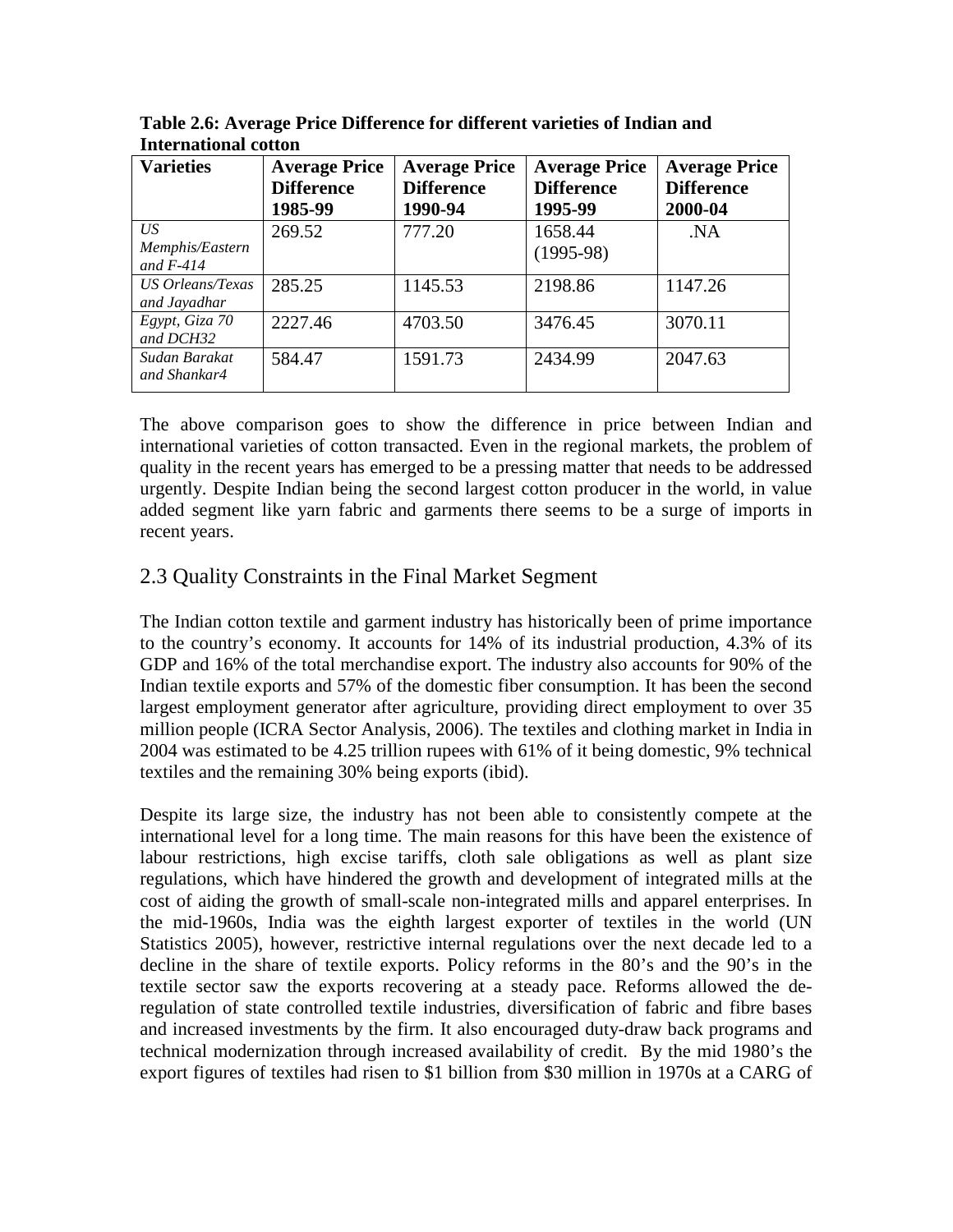19% (Tewari, 2005). In 2003 the Indian textile exports had reached \$6.8 billion and in 2008 it touched \$20.5 (Ministry of Textiles, 2005)



**Figure 2.2: Compounded Annual Growth Rate of Apparel Exports (1980-2008)** 

Source: calculated from UN statistics, table 4 Chatterjee and Mohan (1993) and Tewari (2005). Trade value in current US (million), deflated by CPI index base 1995 (Source WDI).

The integration of the textile and clothing sector into the framework of the WTO brought about mixed implications in textile trade for different countries, creating both winners and losers as domestic markets opened up to competition (ibid). For developing countries like India and China who have the advantage of low cost production and the capacity to scale-up, the post MFA regime was seen as an advantage. In the post MFA era, the share of exports from the developing countries increased while the shares of export in textiles from developed countries decreased.

The inherent problems with the final segment of the supply chain and its inability to develop according to the quality needs of the market are evident in the structure of the textile industry. The textile industry in India is characterized by the presence of smallscale non-integrated spinning, weaving and knitting and cloth finishing units, which are labour intensive in nature. Figure 2.3 depicts the structure of the Indian Textile and Garment industry and the break-up of the source of textiles in India. The decentralized powerloom and hosiery sector is the biggest segment in the Indian textile industry as it accounts for the largest figures in terms of employment, exports as well as fabric production (84%). The mill sector presently makes-up only 3% of the total fabric output and mainly caters to the export and quality sensitive market. The figures of mills share in total textile production had fallen from 70% in 1950 to the present level as a result of unfavourable policies. The decentralized sector, which saw growth during this period, is however characterized by low productivity due to lack of modernization, stagnation due to the inability to expand in the export market and also increased cost of inputs in production.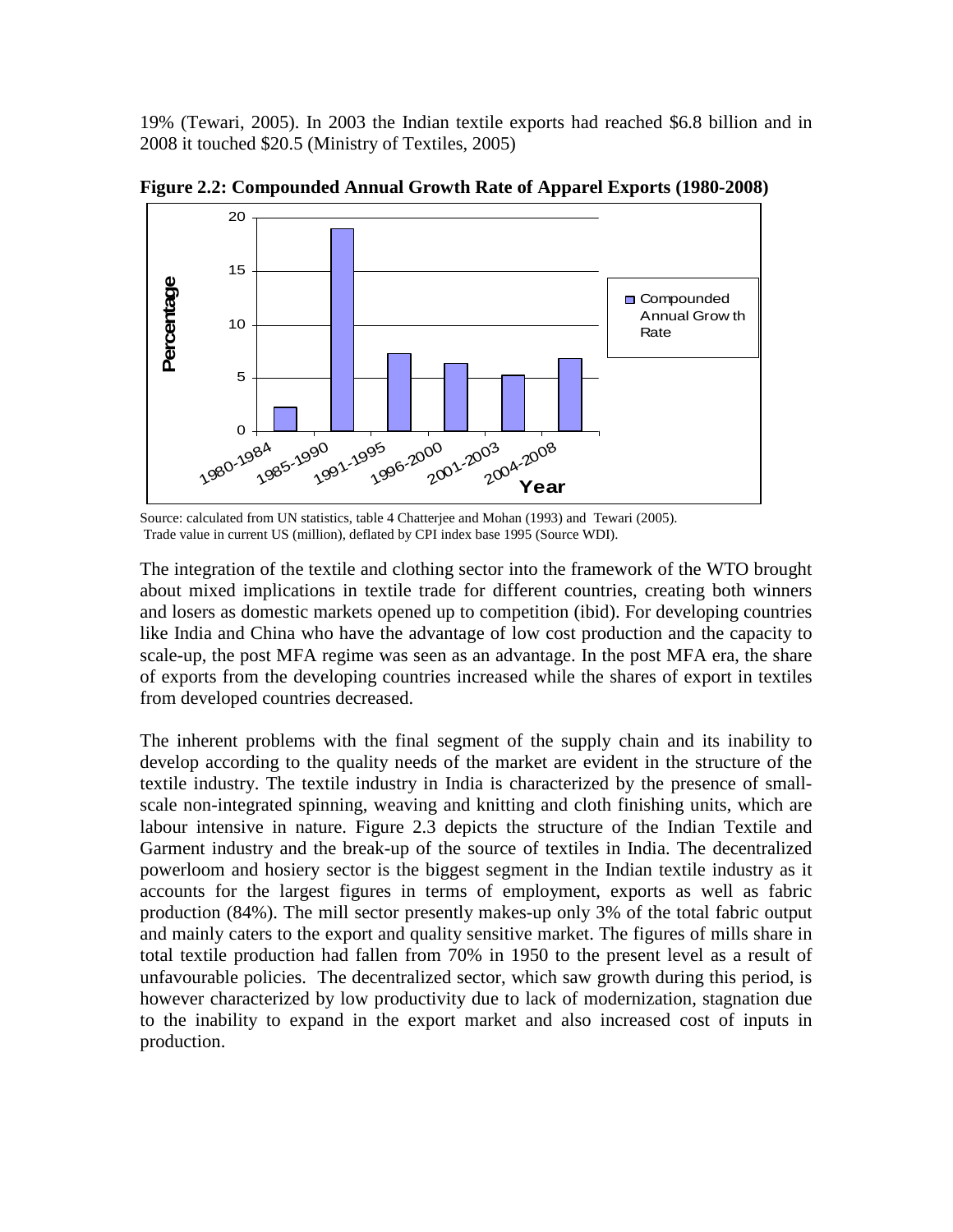**Figure 2.3: Structure of the Indian Textile Industry and Source of Fabric (in %)** 



### **2.3.1 Technological Constraints and Quality**

Low technology adoption in India has to a large extent hindrance the development of quality in the textile industry. The main reasons for this have been the small size of various segments of the industry, labour restrictions that restricted loom capacity, poorly developed textile machine industry and production restrictions like the hank-yarn obligation. As a result of this, over the past few years the expansion of segments that emphasise on quality have been limited. The large scale integrated mills have been the only segment that have been able to access capital intensive technology helping them upgrade and scale-up production according the needs of the changing markets. Table 2.7 charts out the extent of low level of technology adoption across various segments of the textile industry.

| <b>Segment</b>    | <b>Level of Technology Adoption</b>                                   |
|-------------------|-----------------------------------------------------------------------|
|                   | Near obsolete-almost 65% of Spindles over 10 years old OE rotors      |
| Spinning          | account for only 1.3% of total spindles                               |
|                   | only 2.24% of the looms are shuttleless; most units have less than 20 |
| Weaving           | looms                                                                 |
| Processing        | Low-end dyeing and finishing machinery; numerous hand processors      |
|                   | simple sewing, embroidery machines; numerous manufacturing units with |
| <i>Garmenting</i> | less than 20 machines                                                 |

**Table 2.7: Low level of Technology Adoption in India** 

Source: Dun & Bradstreet, Indian Textiles & Garments Industry, 2008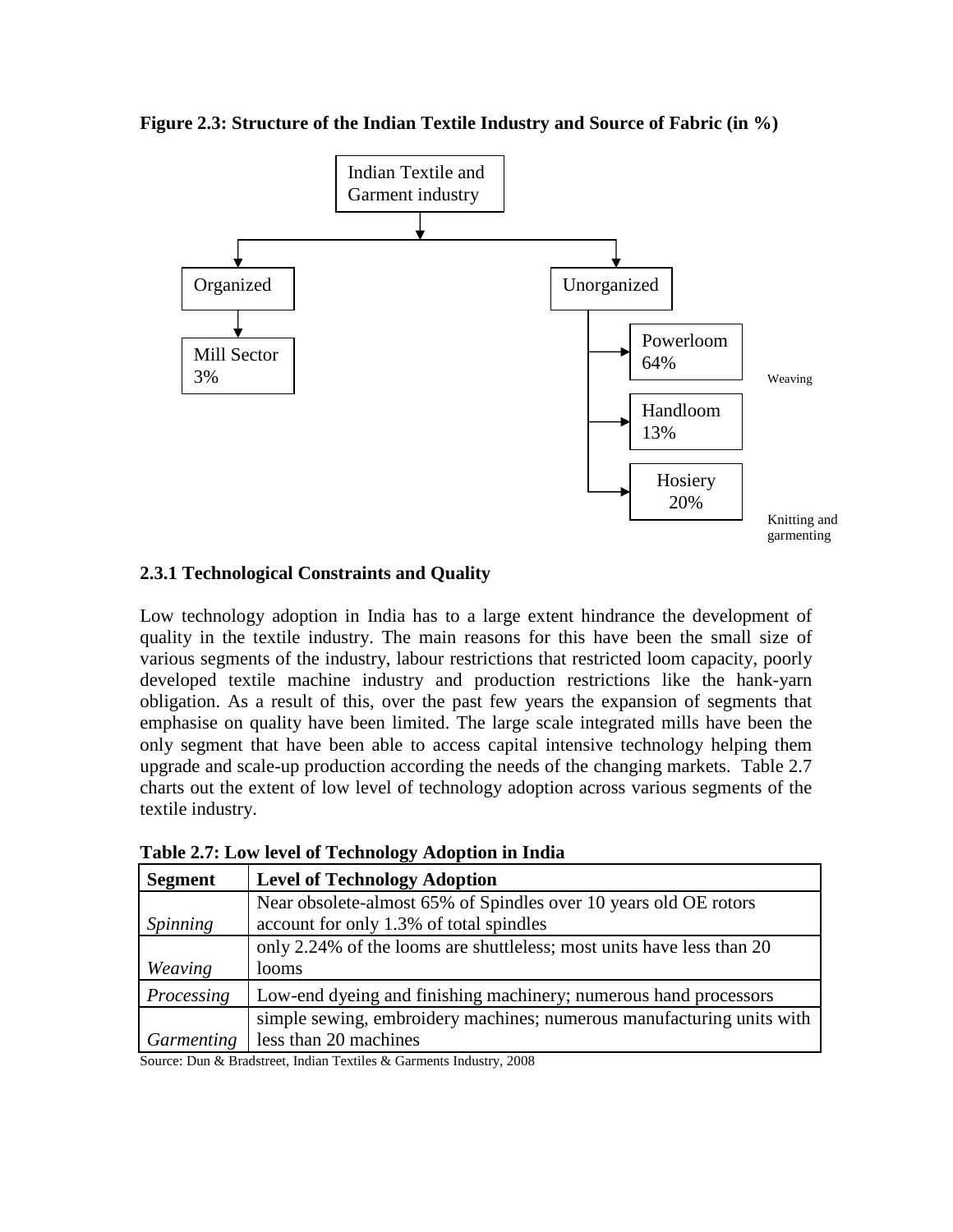The use of outdated technology adversely affects the competitiveness the textile industry in the global markets. Technological upgradation would help to bring about changes in production, quality improvement in output as well as provide proper feedback to lower levels of the value chain. It would also help reducing production time and facilitating economies of scale helping the industry become more competitive in the international markets.

The post MFA regime in textile trade, the sourcing of raw materials from the world markets have become easier with the easing of tariffs and quotas. In this scenario, even countries that are self sufficient in cotton, like India, have the option of looking at international trade to procure cotton and cotton products based on their quality parameters and requirements. This in many ways help keep exports competitive using the inherent production advantages, despite the shortage of quality cotton in the regional markets. Tables 2.8 and 2.9 shows the exports and imports of these cotton segments along with India's share and the its percentage to the world exports/imports.

| Recent Import Years in the selection |                                       |                         |                    |  |  |  |
|--------------------------------------|---------------------------------------|-------------------------|--------------------|--|--|--|
| <b>Period</b>                        | Trade Value (bn \$)                   | India's Imports (mn \$) | % of World Imports |  |  |  |
| 2006                                 | 39.57                                 | 464.24                  | 1.17               |  |  |  |
| 2005                                 | 39.38                                 | 439.82                  | 1.12               |  |  |  |
| 2004                                 | 42.76                                 | 429.55                  | 1.00               |  |  |  |
| 2003                                 | 38.31                                 | 47.79                   | 0.12               |  |  |  |
| <b>CAGR</b>                          | 0.81                                  | 76.53                   | 76.70              |  |  |  |
|                                      | Recent Exports Years in the selection |                         |                    |  |  |  |
| <b>Period</b>                        | Trade Value (bn \$)                   | India's Exports (bn \$) | % of World Exports |  |  |  |
| 2006                                 | 46.17                                 | 3.91                    | 8.48               |  |  |  |
| 2005                                 | 43.99                                 | 2.99                    | 6.81               |  |  |  |
| 2004                                 | 44.08                                 | 2.09                    | 4.76               |  |  |  |
| 2003                                 | 41.64                                 | 2.43                    | 5.85               |  |  |  |
| <b>CAGR</b>                          | 2.61                                  | 12.61                   | 9.72               |  |  |  |

# **Table 2.8: Cotton (52)**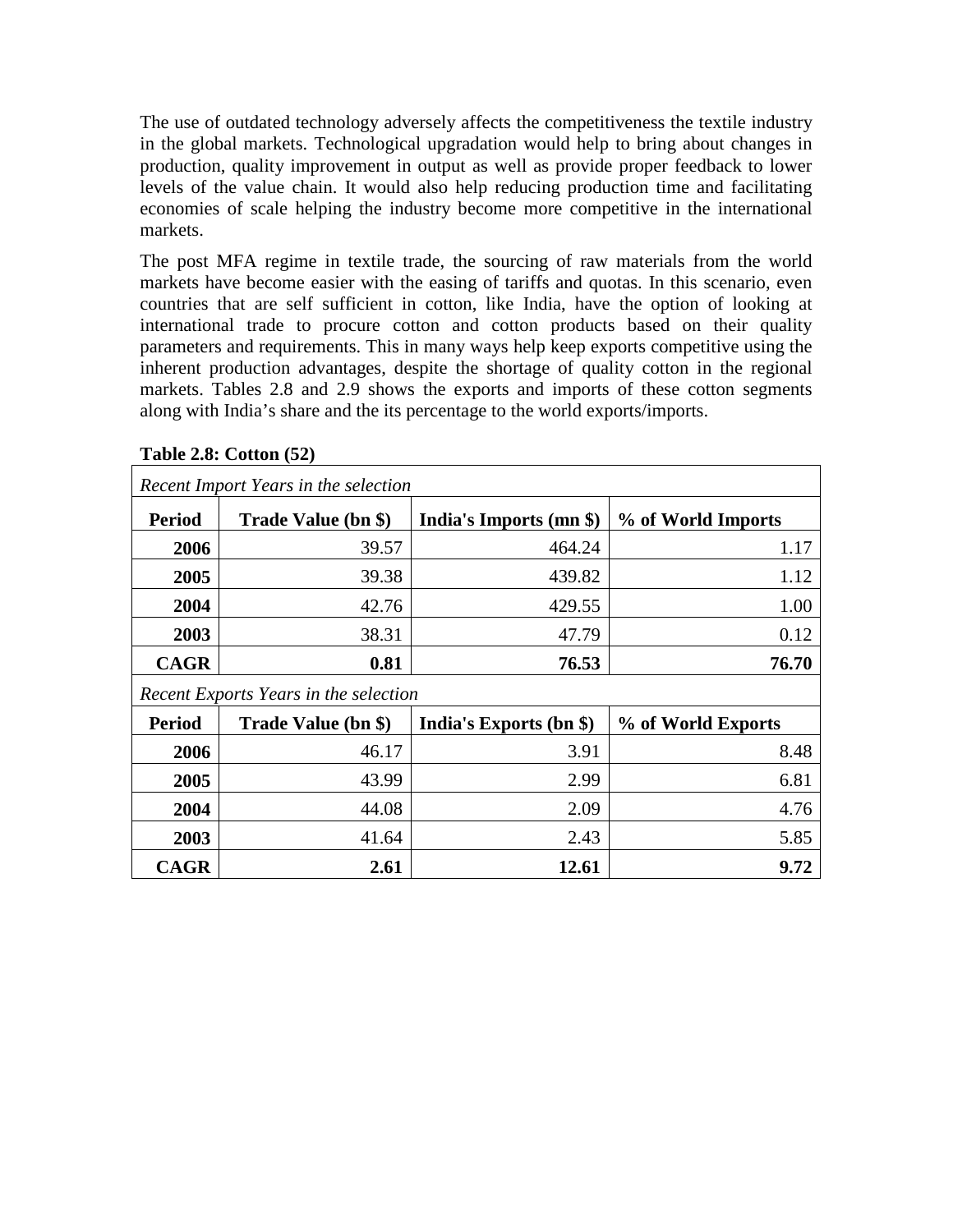| Recent Import Years in the selection |                                       |                         |                    |  |  |  |
|--------------------------------------|---------------------------------------|-------------------------|--------------------|--|--|--|
| <b>Period</b>                        | Trade Value (bn \$)                   | India's Imports (mn \$) | % of World Imports |  |  |  |
| 2006                                 | 133.43                                | 24.93                   | 0.02               |  |  |  |
| 2005                                 | 122.34                                | 17.40                   | 0.01               |  |  |  |
| 2004                                 | 115.60                                | 10.32                   | 0.01               |  |  |  |
| 2003                                 | 102.69                                | 10.78                   | 0.01               |  |  |  |
| <b>CAGR</b>                          | 6.76                                  | 23.30                   | 18.92              |  |  |  |
|                                      | Recent Exports Years in the selection |                         |                    |  |  |  |
| <b>Period</b>                        | Trade Value (bn \$)                   | India's Exports (bn \$) | % of World Exports |  |  |  |
| 2006                                 | 128.60                                | 3.61                    | 2.81               |  |  |  |
| 2005                                 | 111.70                                | 3.20                    | 2.87               |  |  |  |
| 2004                                 | 109.73                                | 2.47                    | 2.25               |  |  |  |
| 2003                                 | 92.67                                 | 2.66                    | 2.88               |  |  |  |
| <b>CAGR</b>                          | 8.53                                  | 7.85                    | $-0.61$            |  |  |  |

**Table 2.9: Articles of apparel and clothing accessories, knitted or crocheted (61)**

Though the imports of cotton and cotton products from the world markets in terms of volume and percentage have been small, there has been an increasing trend since 2003 in various segments. This is especially true in the case of raw cotton (Table 16), which has reported a CAGR of 76.53%. RMG's have also show an increasing trend in terms of imports in the reported years. The higher value segments of RMG's have not shown high growth (Tables 2.10). In fact, with respect to percentage of world share, the apparel segment has shown a negative growth of  $CARG - 0.61$ .

In order to observe the trends in trade in the world garment sector, the study identified seven sub-segments of garments and observed the patterns of change in these segments with regard to the performance of India. Table 2.10 shows a selected segment of RMG with India's share in exports and growth rate from 2003 to 2006. The various segments arranged according to size of exports show that the percentage share of India in the large segments of garments is small. In the small segments like the women's/girls knitted blouses and shirts, the share of India is high.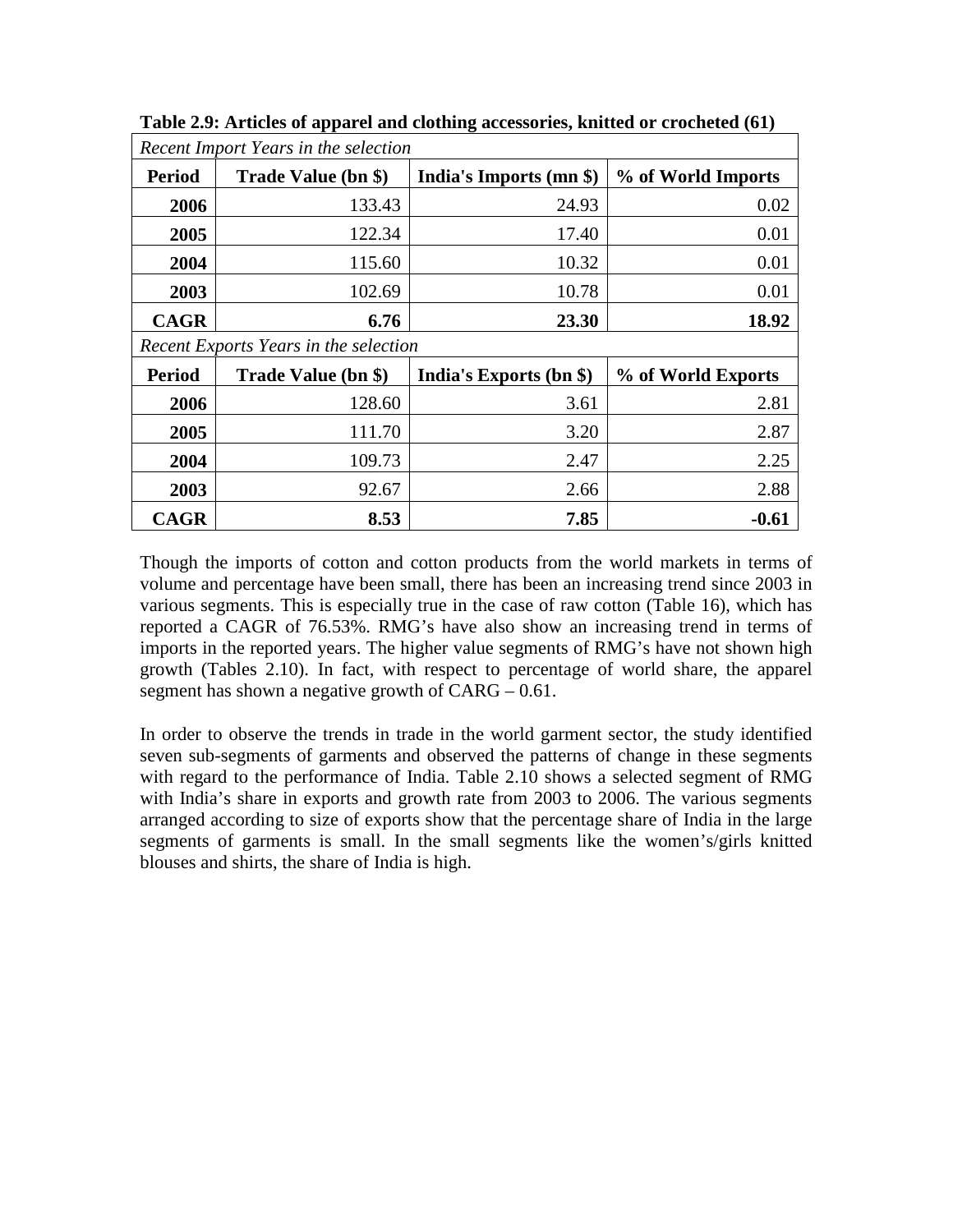| <b>Segments</b>                                                     | (billion \$) | Size of Export Market | (%)   | India's Share in Exports | Growth<br>in<br>Share $(\% )$ |
|---------------------------------------------------------------------|--------------|-----------------------|-------|--------------------------|-------------------------------|
| T-Shirts/Singlets<br>(610910)                                       | 14.35        | 19.95                 | 6.12  | 6.83                     | 2.78                          |
| Men's/Boys Trousers<br>& Shorts, Woven<br>$(620342)$ ,              | 12.97        | 15.24                 | 1.53  | 2.75                     | 15.78                         |
| Women's/Girls.<br>Shorts, Trousers,<br><i>Woven</i> (620462)        | 12.33        | 16.29                 | 1.18  | 1.64                     | 8.57                          |
| Women's/Girls<br>Blouses, Shirts,<br><i>Woven</i> (620630)          | 3.59         | 4.75                  | 17.41 | 19.93                    | 3.43                          |
| Men's/Boys Shirts,<br><i>Knitted</i> (610510)                       | 3.09         | 4.08                  | 12.11 | 8.83                     | $-7.59$                       |
| Women's/Girls<br><i>Blouses, Shirts,</i><br><i>Knitted</i> (610610) | 3.06         | 3.97                  | 6.61  | 7.31                     | 2.54                          |
| <b>Babies Garments,</b><br>(611120)                                 | 2.69         | 3.64                  | 4.35  | 5.55                     | 6.28                          |

**Table 2.10: Size of Export Market of Selected Segments of Textiles and India's Share and Growth** 

Comparing the competitiveness of the textile and garment industry in selected countries based on parameters relating to technology, policy environment and structure of the industry (Table 2.11), China appears to be competitive in all sectors of the textile industry except in design capabilities as their production patterns are largely based on economies of scale. Though India has an advantage in the textile and garment sector with respect to availability of skilled labour and labour cost, its poor infrastructure and logistics along with poor quality cotton affects its competitiveness in comparison to countries like Turkey, Vietnam, Indonesia and Sri Lanka. The small scale and domestic orientation of the industry and the inherent problems in the supply chain like the quality of cotton has led to a market failure, constraining the development of economy of scale and scope for higher investments into the sector that have the potential to develop.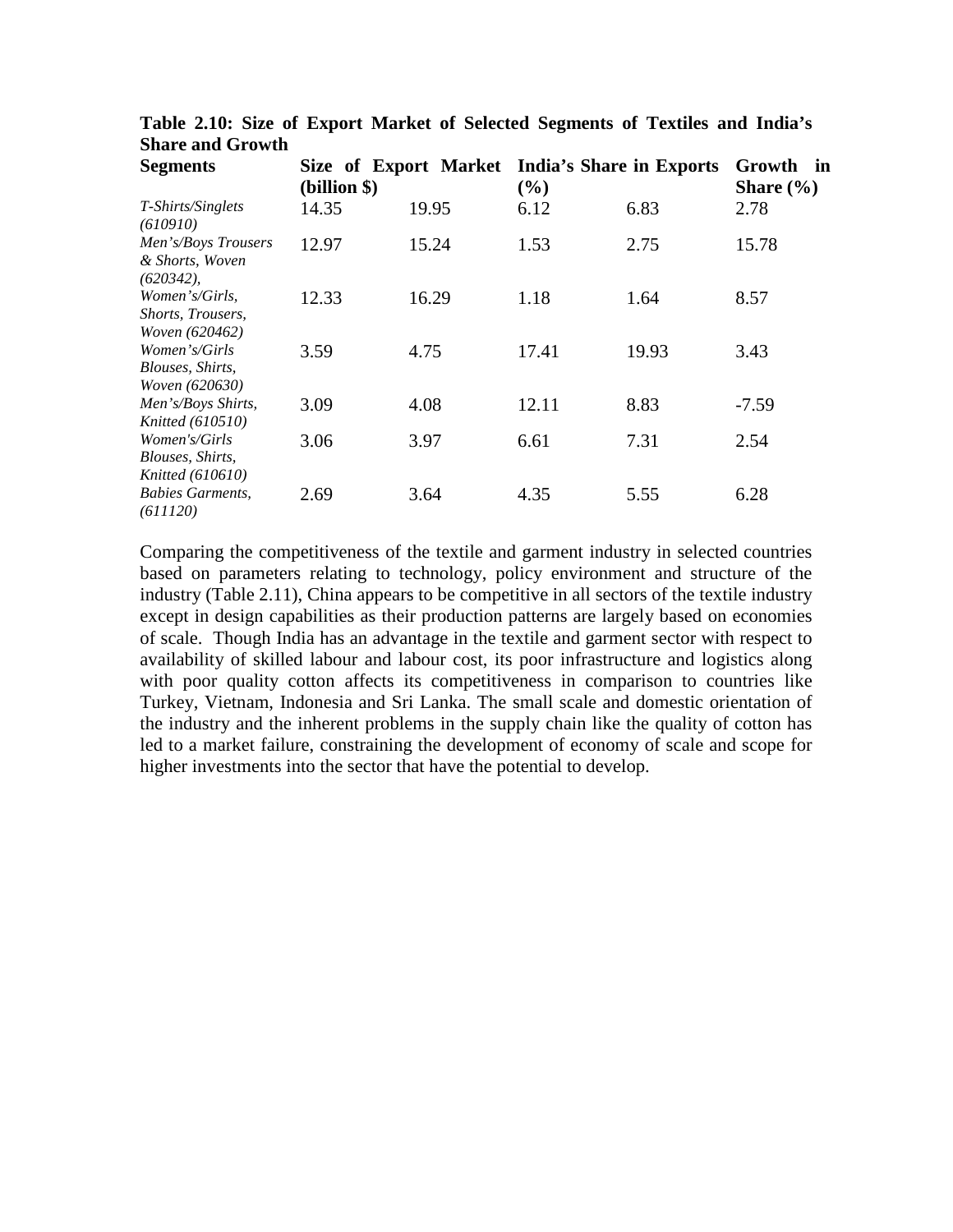| Particulars               | India                 | China      | Pakistan                            | <b>Hong Kong</b>       | Sri Lanka  | Bangladesh   | Vietnam      | Indonesia                                 | Turkey                |
|---------------------------|-----------------------|------------|-------------------------------------|------------------------|------------|--------------|--------------|-------------------------------------------|-----------------------|
| Raw material              |                       |            |                                     |                        |            |              |              |                                           |                       |
| availability              | Good                  | Good       | Good                                | Poor                   | Poor       | Poor         | Poor         | Good                                      | Good                  |
| Integration level         | Low                   | High       | Medium                              | High                   | Medium     | Low          | High         | High                                      | Medium                |
| Technological             |                       |            |                                     |                        |            |              |              |                                           |                       |
| application               | Low                   | High       | Low                                 | High                   | Low        | Low          | Low          | Medium                                    | High                  |
| Processing                | Poor                  | Good       | Poor                                | Good                   | Average    | Poor         | Average      | Poor                                      | Good                  |
| Skilled labour            |                       |            |                                     |                        |            |              |              |                                           |                       |
| availability              | High                  | High       | High                                | High                   | Medium     | Low          | High         | High                                      | High                  |
| Labour cost               |                       |            |                                     |                        |            |              |              |                                           |                       |
| advantage                 | High                  | High       | High                                | Low                    | High       | High         | High         | High                                      | Medium                |
| Design capabilities       | Good                  | Poor       | Average                             | Good                   | Poor       | Poor         | Poor         | Poor                                      | Average               |
| Infrastructure            | Poor                  | Good       | Poor                                | Good                   | Average    | Poor         | Poor         | Average                                   | Average               |
| Government policies       | Partly<br>restrictive | Supportive | Supportive<br>(except<br>polyester) | Open,<br>unrestrictive | Supportive | Supportive   | Supportive   | Neutral.<br>unrestrictive                 | Supportive            |
|                           |                       |            |                                     |                        |            |              |              |                                           | Low but               |
|                           | Rising but still      |            |                                     |                        |            | Medium and   |              |                                           | grown largely         |
| Investments               | low                   | High       | High                                | Declining              | Medium     | growing      | High         | Declining                                 | in 2005               |
| Textile machinery         | Moderately            | Medium-    | Poorly                              |                        | Poorly     | Poorly       | Poorly       | Poorly                                    | Poorly                |
| industry                  | developed             | good       | developed                           | Good                   | developed  | developed    | developed    | developed                                 | developed             |
| Logistics/supply<br>chain | Poor                  | Good       | Poor                                | Good                   | Good       | Poor         | Poor         | Average                                   | Average               |
|                           | GSP benefits of       |            | Beneficiary of<br>EU GSP but        |                        |            | EU, US.      | GSP benefits | Beneficiary of<br>EU GSP.<br><b>ASEAN</b> |                       |
| Preferential access       | EU & US               | No         | not GSP plus                        | Chinese market         | EU         | canada japan | of EU & US   | members                                   | EU                    |
|                           |                       | Almost all | Home textiles                       |                        |            |              |              | Manmade                                   | Garments.<br>made-ups |
|                           | Home textiles.        | T&G        | (cotton towels                      |                        |            | Low cost     | Garments     | fabrics and                               | (especially           |
| Strong segments           | garments(a)           | segments   | and bed linen)                      | Garments               | Garments   | garments     | (a,b)        | fabrics                                   | carpets)              |

**Table 2.11: Textile and Garment Industry in Selected Countries** 

Source: Source: Dun & Bradstreet, Indian Textiles & Garments Industry, 2008

 $(a)$  = cotton based,  $(b)$  = MMF,

Note \*GSP= Generalised System of Preference, "The U.S. GSP, is a program designed to promote economic growth in the developing world, provides preferential duty-free entry for about 4,900 products from 132 designated beneficiary countries and territories. The GSP program was instituted on Jan. 1, 1976, and authorized under the Trade Act of 1974 for a 10-year period. The GSP Program is currently authorized through December 31, 2009". (http://www.ustr.gov)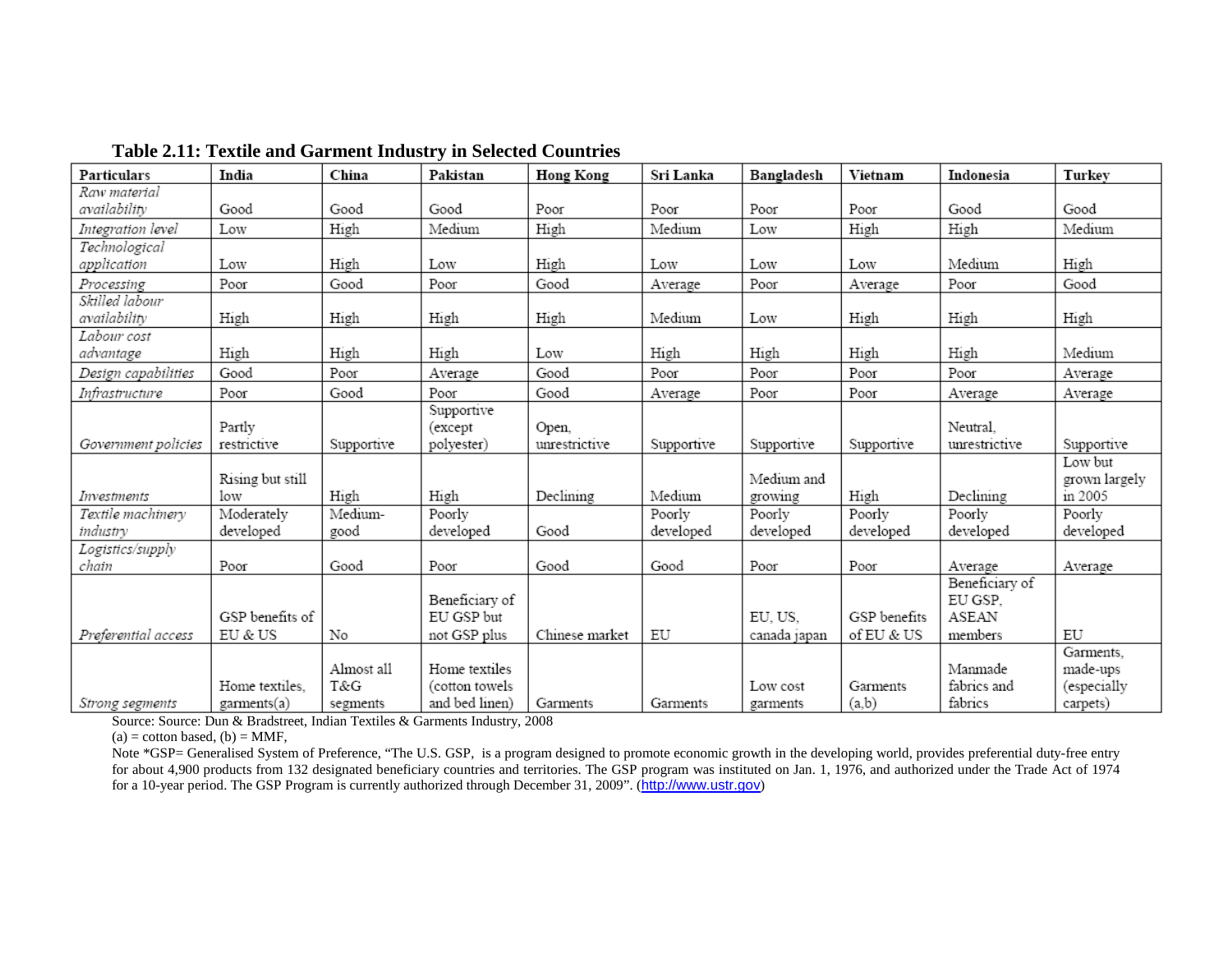### **III. Reasons for Market Failure**

In the absence of grading and standardisation, there emerges a problem of information asymmetry in the market as buyers and sellers possess different levels of information during transactions. Akerlof (1970) states that information asymmetry among producers and consumers make it hard to determine the quality of the product transacted. In this absence of information, consumers assume the quality of the products sold is low as a result of the mixed quality of the product that is available. This shifts the perceived quality of the product towards low quality resulting in the 'lemon problem', where the low quality goods drive out the high quality goods from the markets. This leads to adverse selection – a market failure where products are sold at a single price irrespective of quality, leading to too much low quality goods and too little high quality goods.



#### **Figure3.1 Cotton Marketing Chain in India**

<u>.</u>

The three channels through which cotton is marketed in India are; private trade, statetrading and co-operative marketing. The Agriculture Produce Marketing Committee  $(APMC)^3$  is the primary market infrastructure in the country for the transaction of commodities. The main functions of these markets or *mandis*, is to regulate market practices like weighing, method of sale, grading and payment. It also provides facilities for storage, boarding and lodging for buyers, sellers etc. For its services, the market charges 1% of the goods value as fees from the buyers. In India, there are 7062 functioning *mandis* today.The cotton marketing chain in India is highly fragmented and is

 $3$  The APMC's were setup by the Agricultural Produce Marketing Committee (Regulations) Act in 1963 as a marketing platform for the sale of primary agriculture products. The aim of the establishment was to provide a regulated market infrastructure for agriculture goods that hitherto did not exist.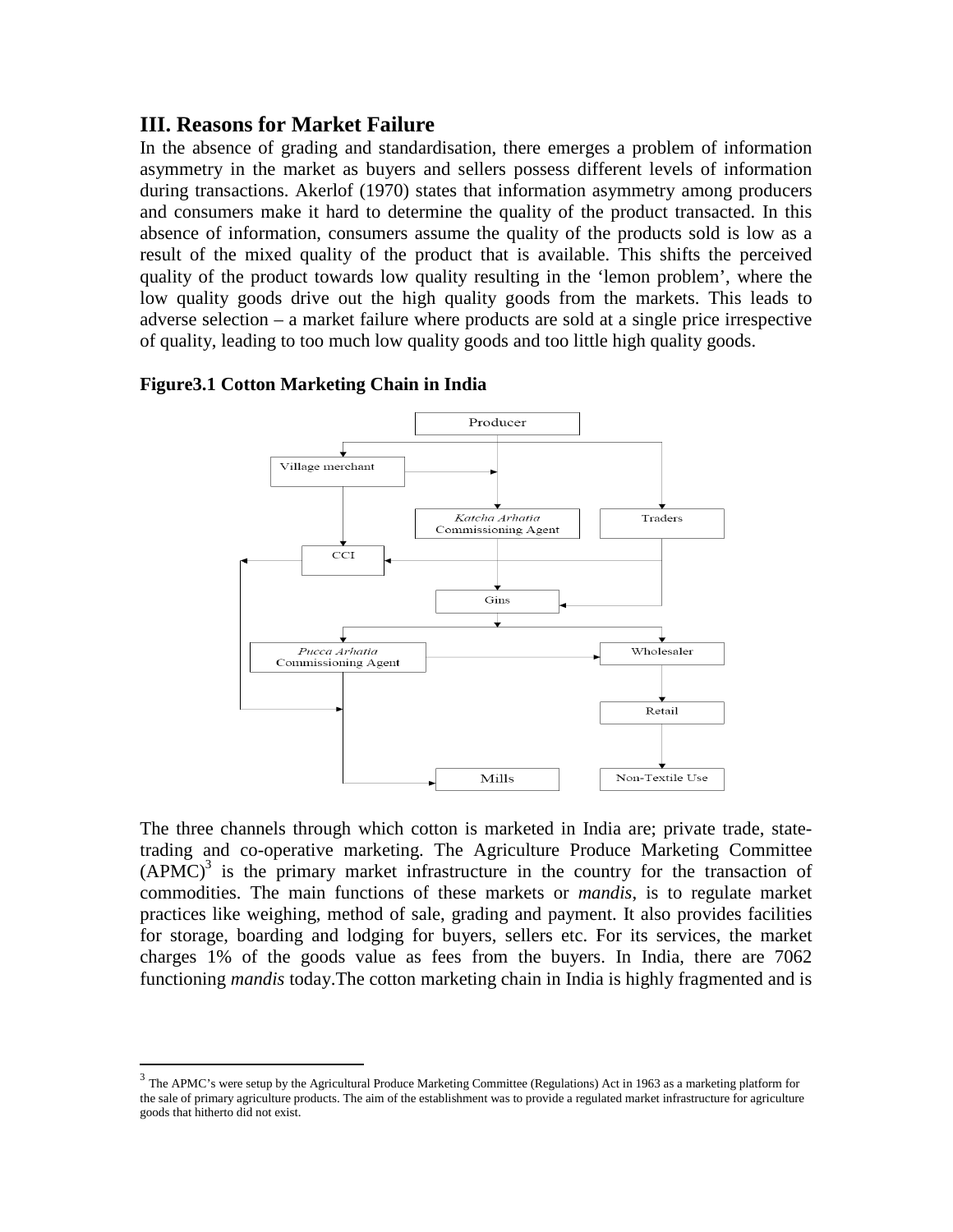characterised by many intermediaries in the form of commissioning agents (*katcha arhatias<sup>4</sup> and pucca arhatias<sup>5</sup>* ) and village merchants (figure 3.1).

In a fragmented system coupled with the problem of poor awareness among primary producers and absence of grades and standards has led to the problem of information asymmetry leading to poor price-quality linkages, poor price realisation to primary producers and low awareness of good practices among them.

### 3.1 Price-Quality Linkage

In order assess the relationship between price and quality of cotton in the Indian markets 535 cotton samples were collected from different markets of Gujarat, Haryana, Punjab, Rajasthan and Karnataka. The price offered was also collected from the market committees. In order to determine the extent of price-quality linkage prevalent in cotton sales, markets of various cotton growing states were assessed individually. On a given day (supply-demand situation known) the difference in price quoted for different lots should be explained fully by the quality parameters of the lot and therefore, the intra day price variation across lots in the market should fully explain the variations in the quality characteristics. This is consistent with the Lancaster model which says that the price of a product is a function of quality characteristic. That is, if  $P_i$  is the price of lot i ,  $C_{ij}$  is the j<sup>th</sup> characteristic of the lot i and  $a_i$  are the weights, then:

$$
P_i = \sum_j \, a_j \, C_{ij}
$$

Therefore, we should be able to fully explain the intra-day price variation across different lots sold in the market with the help of quality characteristics. If the intra-day variations in price can be fully explained by variations in quality characteristics, we can conclude that the price-quality linkage is strong<sup>6</sup>.

The various quality characteristics used in this analysis as variables were

2.5 Span Length (Len), 50% Span Length (Len5), Uniformity Ratio (UR), Strength (STR), Elongation (EL), Micronaire (MIC), Reflectance, Yellowness, Colour Grade (CG), Floating Fiber Index (FFI), Mean Length (ML), Seed Coat Index (SCI), Short Fiber Content (SFC), Trash and seed coat.

Therefore, to assess the relationship between price and quality, the following regression equation can be estimated.

 4 The *katcha arhatia's* usually advances money to the cultivators on a nominal interest with the condition that their produce would be transacted through him. *Katcha arhatia* also charge a commission for services rendered and they form a link between the village cultivator and traders or gins.

<sup>5</sup> They are the real purchasers in the wholesale market, for themselves or acting on behalf of businessmen, firms in consumer markets. Big mills (rice, oils, cotton etc.) use them as their agent and places orders to purchase certain quantity of produce within a given range of price. When transacting on their own, the *pucca arhatia* procures cotton before selling to various mills in different part of the country.

 $6$  There are possibilities of change in demand and supply situation within a day. However, it is not very common in agricultural markets.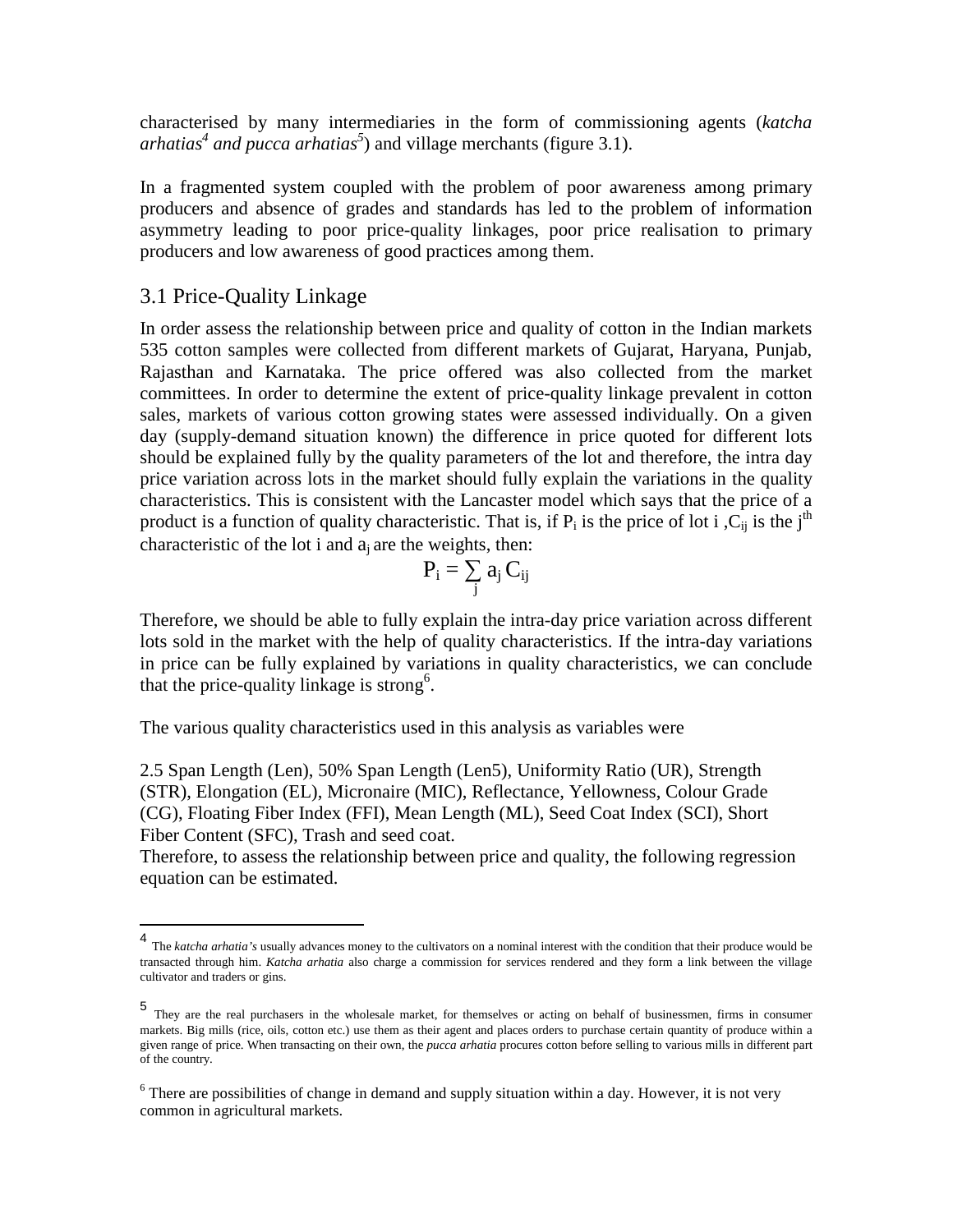#### **The regression model estimated is:**

### **P = f ( LEN,LEN5,UR,STR,ELG,MIC,Reflectance,Yellowness, CG, FFI, ML, SCI, SFC, Trash, dummy variables)**

# 3.1.1 Estimated Model

Table 3.1 shows the model summary for different states. The  $R^2$  of all states are low showing that the price-quality linkages poor.

|              |                         | <b>Std. Error of</b> |       | Prob> chi2 |
|--------------|-------------------------|----------------------|-------|------------|
| <b>Model</b> | Adjusted $\mathbf{R}^2$ | the Estimate         |       |            |
| Haryana      | .264                    | 8.97                 | 2.67  | 0.7927     |
| Punjab       | .510                    | 81.16                | 15.18 | 0.0000     |
| Rajasthan    | .646                    | 86.83                | 25.96 | 0.3298     |
| Gujarat      | .016                    | 271.10               | 1.34  | 0.0527     |
| Karnataka    | .452                    | 254.13               | 7.90  |            |

**Table 3.1: Model Summary of the Analysis of different States** 

Analyses of the test data of the 535 samples collected from various markets in the states of Punjab, Haryana, Rajasthan, Gujarat and Karnataka show that the price of cotton transacted in the markets is not a good indicator of the quality of cotton. The quality characteristics at the most explains about 65% of the variation in prices and sometimes hardly any variations. The visual-tactile assessment of cotton to determine its quality before transaction tends to miss the assessment for essential characteristics like micronaire. Due to the large size of the lot and other malpractices in the market by farmers and others, buyers have difficulty in assessing characteristics like trash, yellowness and colour grade which plays a very important role in the processing and yarn-fabric production stages.

# 3.2 Price Determination in the Absence of Grading and Standards- A Survey of Market Sales and Price Quality Linkages

The informal grading and premium determination in the APMC has led to a wide range of uncertainties in the system of price and quality determination in the markets, which has led to poor signalling and information flow to the lower level of the cotton value chain. The most common form of assessment of quality to determine price in the absence of established testing facilities is often through visual and tactile assessments where price differences are often very high. The prices quoted by different merchants for a particular lot of cotton often have large variations and are not based on test data. Therefore, the price realization for farmers is low as sampling does not determine the characteristics and quality of the entire lot.

The two methods of *kapas* sale practiced in India are the 'open auction system' in Gujarat, Rajasthan, Punjab and Haryana and the 'closed tender system' in Karnataka. In an open auction, market participants openly bid for lots in the market yard which belong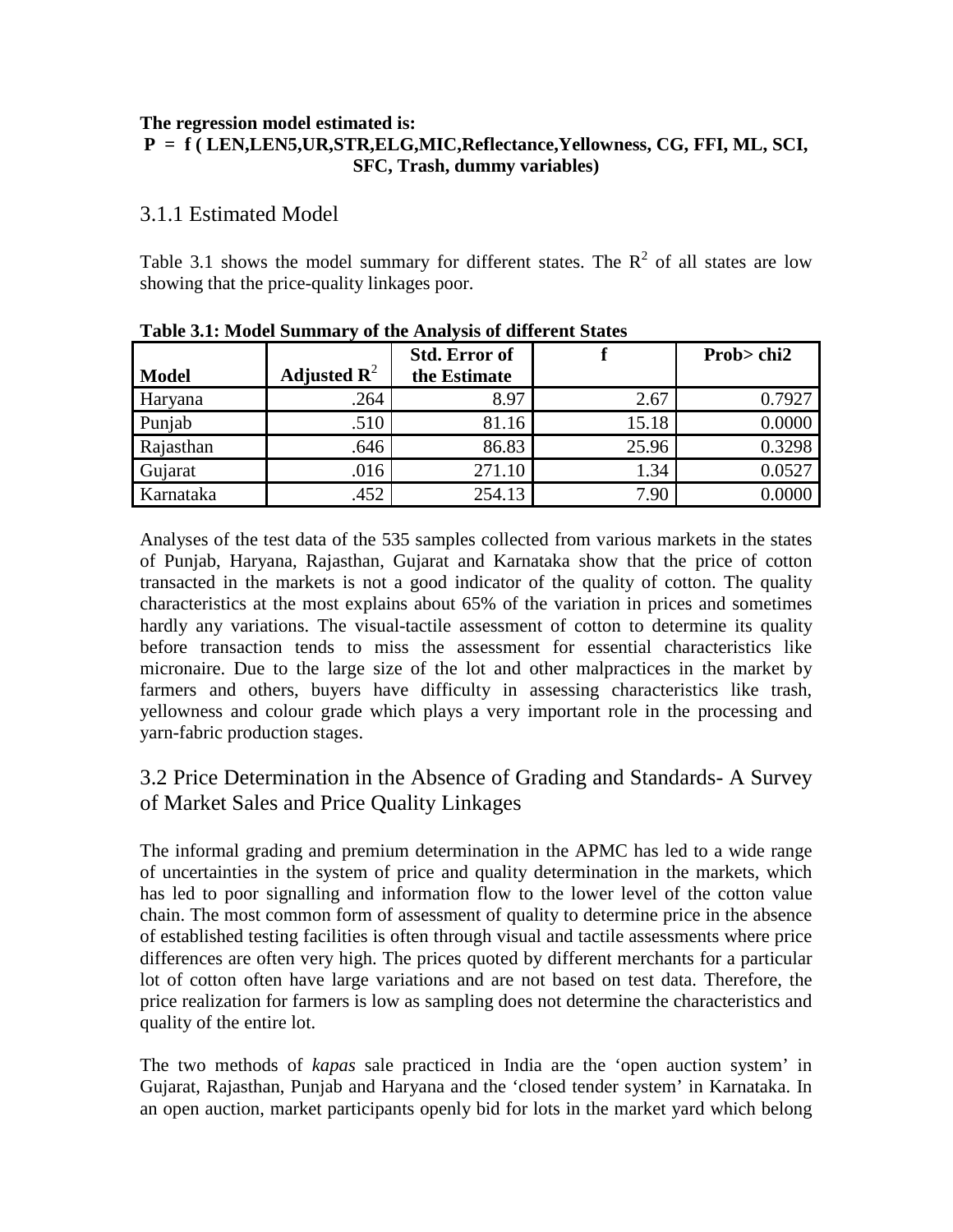to different commission agents and the lot is sold to the highest bidder. In both these practices there are no limiting conditions or prices. In the closed tender system, cotton is hoarded in the market yards where traders inspect these lots or samples of lots and quote their buying price in sealed envelopes. The envelopes are opened up and the lot is sold to the trader with the highest bidder.

In order to understand the nature of these methods of sale and the impact it has on price determination, a study was conducted in various markets of Gujarat, Rajasthan, Punjab, Haryana and Karnataka to study these practices, the variations of price in bids and how they are often not representative of the actual quality of cotton transacted in the market. An assessment of the variations in bid prices helps us to understand how bidding on subjective assessment is difficult. Even though the samples are only 500 grams, subjective assessment could sometimes lead to significant variations among buyers. These variations reflect one dimension of price uncertainties with respect to quality for the farmers. The other dimension is assessing lot quality. To capture the uncertainty involved in bidding a lot, we have analysed bids of individual lots in a tender system.

The participants of the study in the open auction system were shown the three samples of cotton from three different lots and were asked to quote a price for a quintal based on their assessment. This helped determine the extent of variation in prices due to the absence of grading and premium determination in the market. Table 3.2 shows the percentage difference of the different bids prices for the three samples of cotton that were shown to the traders based on the prices quoted.

In the state of Karnataka, cotton is sold in the market by the closed tender system, where participants mostly comprise of commissioning agents. The commissioning agents are licensed by the market to sell cotton to the trading companies and individual merchants on behalf of the farmers. In these markets, the farmer takes his produce to the commissioning agent's yard for sale. Each trader bids for a lot of cotton under a commissioning agent with quotes in a sealed envelope. At the end of the bidding time the quotes are revealed and the lot is sold to the highest bidder.

In the study, two cotton markets of Karnataka were visited and a bid data for different lots of cotton was collected from five commissioning agents for five consecutive marketing days. The bids for each lot were collected and analysed to determine the standard deviation, mean, range and the percentage of difference in prices for each lot. The average range percentage for each day is given in table 3.3. The observations reveal that the variations range from 7.34% to as high as 66%. In the closed tender system the variations of the bids are much higher than the open auction system in the other states.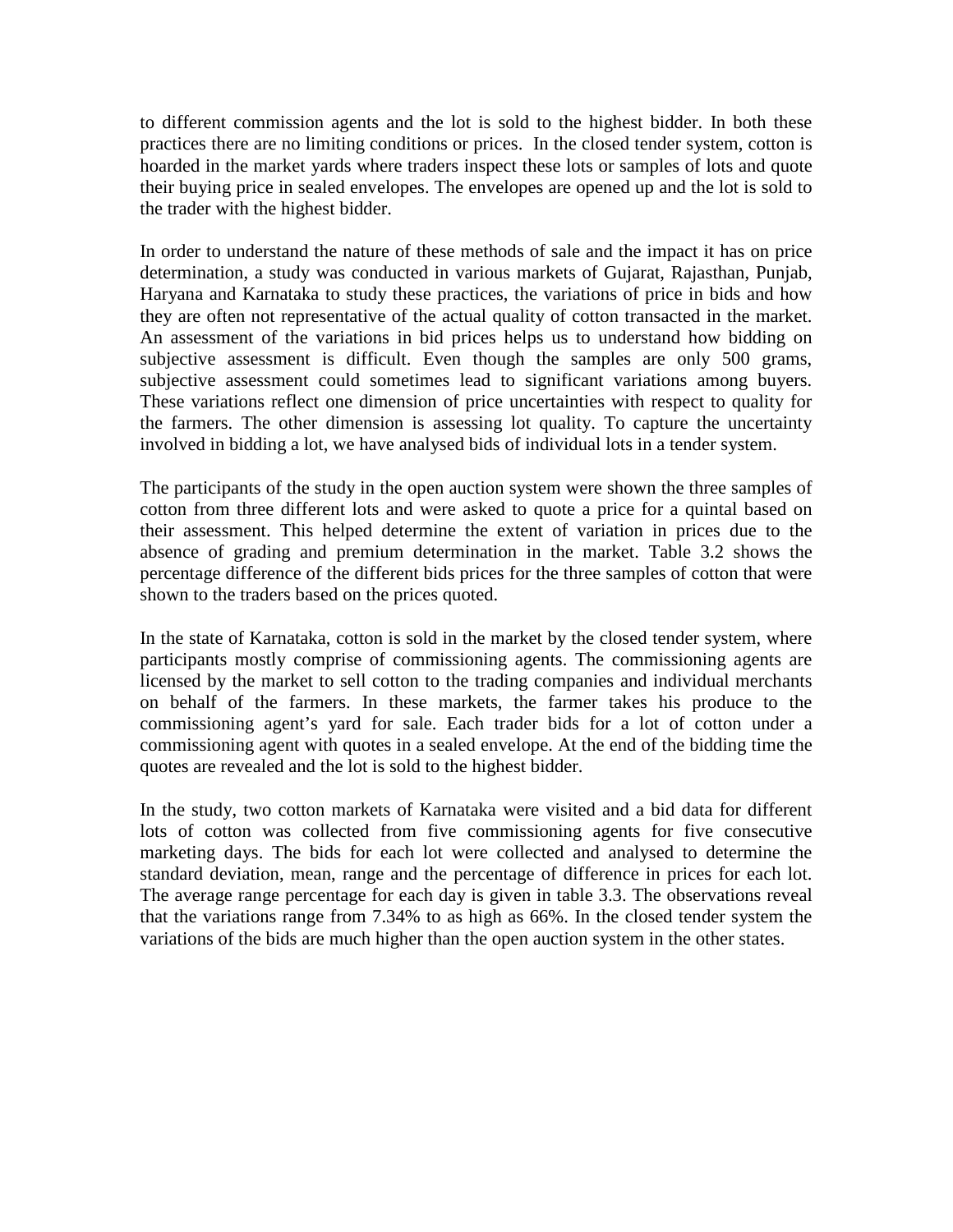| <b>State</b>     | <b>Market</b> | Percentage   | Percentage   | Percentage   |
|------------------|---------------|--------------|--------------|--------------|
|                  |               | Range of S-1 | Range of S-2 | Range of S-3 |
| Gujarat          | Amreli        | 0.85         | 0.85         | 2.73         |
|                  | <b>Botad</b>  | 1.74         | 1.22         | 2.70         |
|                  | Kadi          | 0.97         | 2.04         | 1.65         |
|                  | Rajkot        | 2.69         | 1.84         | 2.97         |
|                  | Karjan        | 1.58         | 0.85         | 1.30         |
|                  | <b>Bodeli</b> | 1.34         | 0.61         | 1.42         |
|                  | Jetour        | 1.46         | 2.05         | 2.65         |
| Rajasthan        | Sriganganagar | 1.42         | 1.42         | 4.81         |
|                  | Hanumangarh   | 1.42         | 4.95         | 6.65         |
|                  | Kesrisinghpur | 3.84         | 4.81         | 2.62         |
|                  | Padampur      | 4.79         | 4.90         | 9.27         |
|                  | Anoopgarh     | 1.42         | 3.45         | 2.00         |
|                  | Raisinghnagar | 4.95         | 5.70         | 1.42         |
|                  | Suratgarh     | 4.78         | 6.05         | 1.25         |
| Punjab           | Abhor         | 1.41         | 0.89         | 0.83         |
|                  | Maur Mandi    | 0.75         | 0.53         | 0.64         |
|                  | Raman Mandi   | 0.49         | 0.43         | 0.86         |
|                  | Jetu          | 1.39         | 0.66         | 0.6          |
|                  | Mutsar        | 1.08         | 0.45         | 0.62         |
|                  | Bhatinda I    | 0.47         | 0.58         | 0.48         |
|                  | Bhatinda II   | 0.69         | 0.51         | 0.63         |
| Haryana          | Hisar         | 0.27         | 0.32         | 0.21         |
|                  | Dabwalli      | 0.34         | 0.22         | 0.34         |
| <b>Karnataka</b> | Hubli         | 2.06         | 2.83         | 2.52         |
|                  | Bailhongal    | 1.18         | 1.98         | 1.75         |

**Table 3.2: Percentage range (with respect to mean) of prices quoted by Market Participants for three given samples of cotton**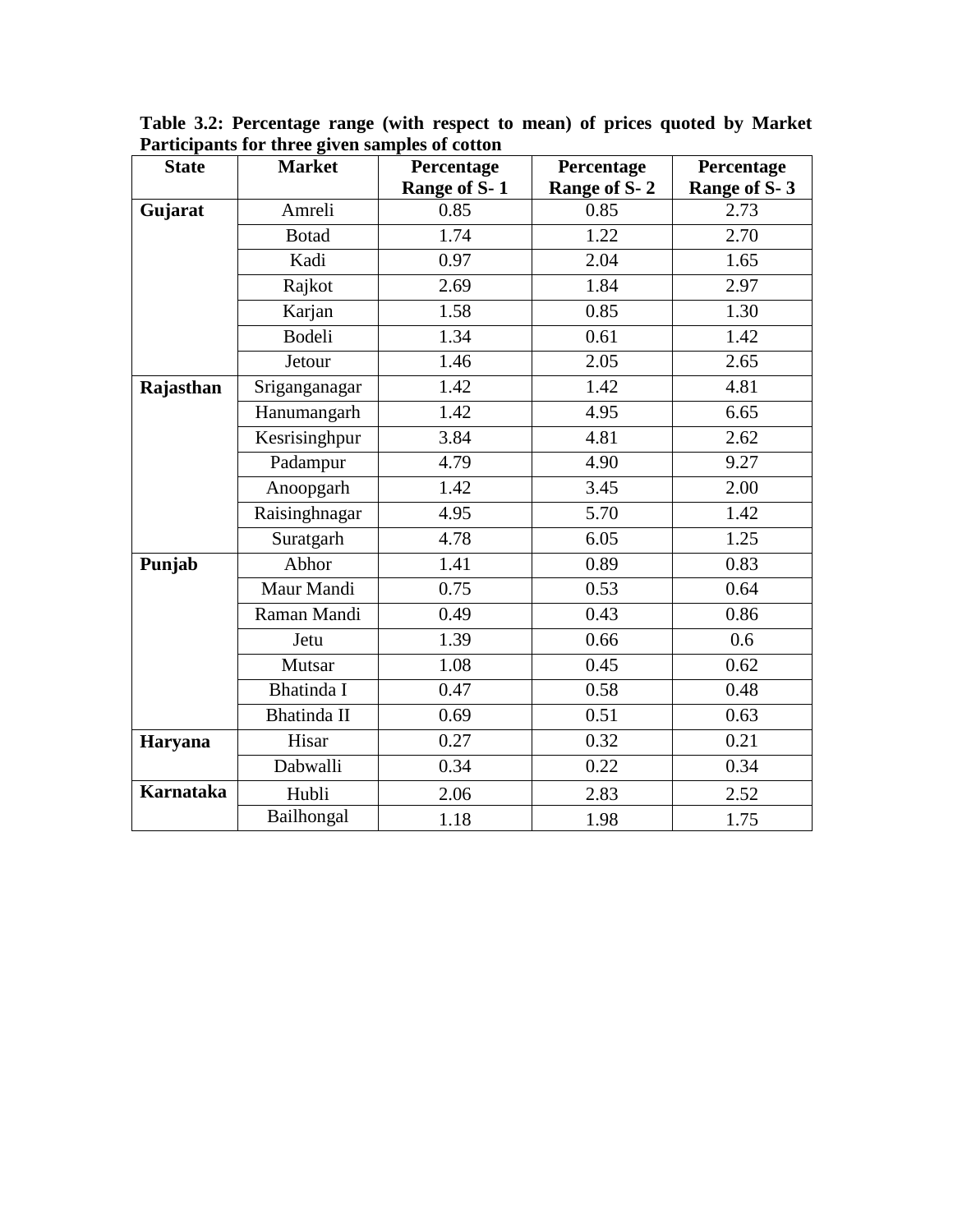| <b>Market</b> | Commissioning agent Average percentage of variation in bids on five days |       |       |       |       |       |
|---------------|--------------------------------------------------------------------------|-------|-------|-------|-------|-------|
|               |                                                                          |       |       |       |       |       |
| Hubli         |                                                                          | 8.01  | 8.03  | 11.04 | 10.90 | 9.88  |
|               |                                                                          | 9.04  | 7.64  | 8.21  | 11.91 | 7.79  |
|               | 3                                                                        | 9.02  | 8.18  | 7.54  | 8.40  | 10.91 |
|               |                                                                          | 10.03 | 11.29 | 8.20  | 9.25  | 9.37  |
|               | 5                                                                        | 7.34  | 10.46 | 8.87  | 11.43 | 9.25  |
| Bailhongal    |                                                                          | 8.39  | 13.27 | 12.19 | 9.82  | 11.20 |
|               | ∍                                                                        | 27.68 | 51.84 | 35.36 | 43.66 | 13.49 |
|               | $\overline{3}$                                                           | 33.28 | 30.57 | 32.04 | 32.94 | 31.88 |
|               | 4                                                                        | 31.73 | 64.59 | 56.38 | 66.13 | 67.17 |
|               | 5                                                                        | 20.87 | 33.34 | 32.94 | 29.62 | 32.25 |

**Table 3.3: Average percentage range of Bid Prices (with respect to mean) of cotton on 5 days in two cotton markets of Karnataka** 

The variations in bid prices also indicate that lot quality is difficult to assess though the subjective method and therefore there is a considerable uncertainty about what price the farmers would get for his produce.The high variation in bid prices is mainly due to differential assessment of lot quality by the bidders that are not based on test results. In the case of the closed tender system, where the assessment is done through the inspection of lots rather than small samples, there seems to be a higher variation in price.

# 3.3 Prevalent Farm Practices in Cultivating Cotton in India- A Survey of Cotton Farmers

In order to study the problem of cotton contamination at the farm level during the harvesting and post harvest stages, a farmer's questionnaire was designed to assess the level of awareness among farmers regarding good harvest and post harvest practices. The farmers levels of awareness on harvesting time, method of harvest, segregation practices, pooling, drying and transportation was assessed. The data from the survey is represented as percentage of farmers in table 3.4. In many cases, farmers practice more than one method of harvest and post-harvest techniques.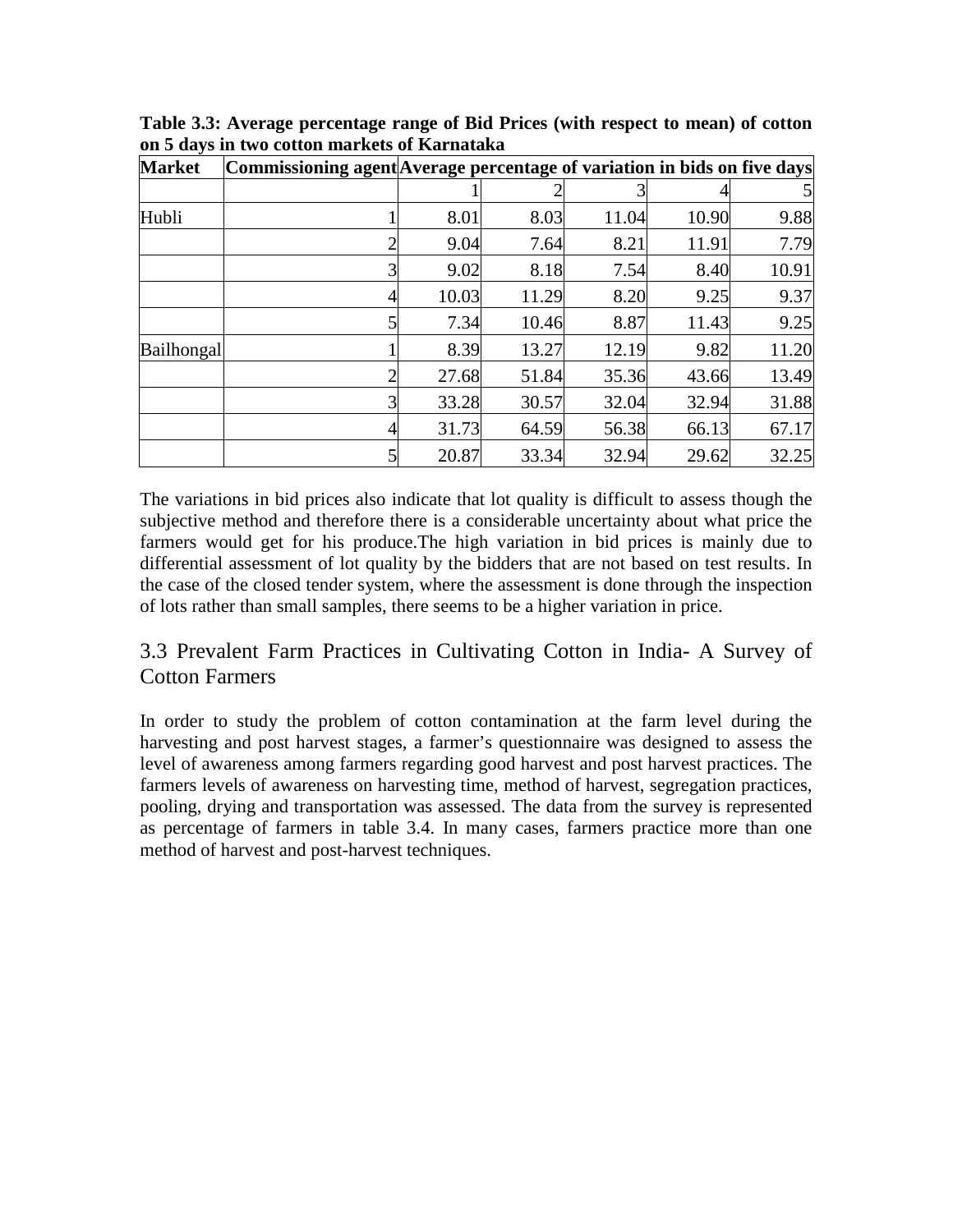| <b>PARTICULARS</b>              | <b>Actual</b>                     | <b>Good Practice</b> | <b>Good Practices</b>                                                                                                                    |  |  |  |  |  |
|---------------------------------|-----------------------------------|----------------------|------------------------------------------------------------------------------------------------------------------------------------------|--|--|--|--|--|
|                                 | practice%                         | awareness %          |                                                                                                                                          |  |  |  |  |  |
| Harvesting time                 |                                   |                      |                                                                                                                                          |  |  |  |  |  |
| <b>Morning</b>                  | 95                                | 40                   | Harvesting<br>in<br>the                                                                                                                  |  |  |  |  |  |
| <b>Afternoon</b>                | 95                                | $\overline{0}$       | morning and evening                                                                                                                      |  |  |  |  |  |
| <b>Evening</b>                  | 95                                | 40                   | when locules are less<br>sticky                                                                                                          |  |  |  |  |  |
| Method                          |                                   |                      |                                                                                                                                          |  |  |  |  |  |
| <b>Matured</b>                  | 99                                | 40                   | Pick only mature                                                                                                                         |  |  |  |  |  |
| <b>Fiber locules</b>            | 99<br>$\overline{0}$              |                      | cotton as locules add to<br>trash                                                                                                        |  |  |  |  |  |
| Segregation                     |                                   |                      |                                                                                                                                          |  |  |  |  |  |
| <b>Trash</b>                    | 18                                | 46                   | All the particulars must<br>prevented<br>be<br><sub>or</sub>                                                                             |  |  |  |  |  |
| <b>Discoloured</b>              | 70                                | 49                   |                                                                                                                                          |  |  |  |  |  |
| <b>Immature</b>                 | 55                                | 47                   | segregated if they                                                                                                                       |  |  |  |  |  |
| <b>Diseased</b>                 | 61                                | 47                   | occur to maintain the<br>quality of cotton                                                                                               |  |  |  |  |  |
| <b>Dusty</b>                    | 26                                | 49                   |                                                                                                                                          |  |  |  |  |  |
| <b>Bird damage</b>              | 59                                | 49                   |                                                                                                                                          |  |  |  |  |  |
| Pooling                         |                                   |                      |                                                                                                                                          |  |  |  |  |  |
| On tile pavement                | $\boldsymbol{0}$                  | 29                   | Pooling needs to be                                                                                                                      |  |  |  |  |  |
| <b>Concrete</b>                 | $\overline{0}$                    | 29                   | done on concrete or on<br>tiled platforms to<br>prevent contamination                                                                    |  |  |  |  |  |
| <b>Heaping on open platform</b> | 100                               | $\overline{0}$       |                                                                                                                                          |  |  |  |  |  |
| Drying                          |                                   |                      |                                                                                                                                          |  |  |  |  |  |
| <b>Direct sunlight</b>          | 91                                | $\overline{0}$       | Drying needs to be<br>done mechanically or<br>shade/partial<br>the<br>in<br>exposure to maintain<br>reflectance and reduce<br>yellowness |  |  |  |  |  |
| <b>Partial exposure</b>         | 18                                | $\overline{0}$       |                                                                                                                                          |  |  |  |  |  |
| <b>Shade</b>                    | $\boldsymbol{0}$                  | 23                   |                                                                                                                                          |  |  |  |  |  |
| <b>Mechanical drying</b>        | $\overline{0}$                    | 20                   |                                                                                                                                          |  |  |  |  |  |
| Transportation                  |                                   |                      |                                                                                                                                          |  |  |  |  |  |
| Cart/truck                      | $\overline{95}$<br>$\overline{0}$ |                      | is<br>When<br>cotton                                                                                                                     |  |  |  |  |  |
| Overhead                        | $\boldsymbol{0}$                  | $\boldsymbol{0}$     | transported it needs to<br>be covered properly in                                                                                        |  |  |  |  |  |
| <b>Motor vehicle</b>            | 3                                 | 21                   |                                                                                                                                          |  |  |  |  |  |
| <b>Closed containers</b>        | $\boldsymbol{0}$                  | 14                   | closed<br>dust-free<br>conditions                                                                                                        |  |  |  |  |  |
| <b>Dust free</b>                | $\overline{0}$                    | 14                   |                                                                                                                                          |  |  |  |  |  |
| Any other                       | $\overline{0}$                    | $\mathbf{0}$         |                                                                                                                                          |  |  |  |  |  |

**Table 3.4: Awareness of good practices - harvesting time (Base=537)** 

#### *Harvesting Time*

95% of farmers harvest cotton in the afternoons as well and they were not aware of it as a bad practice.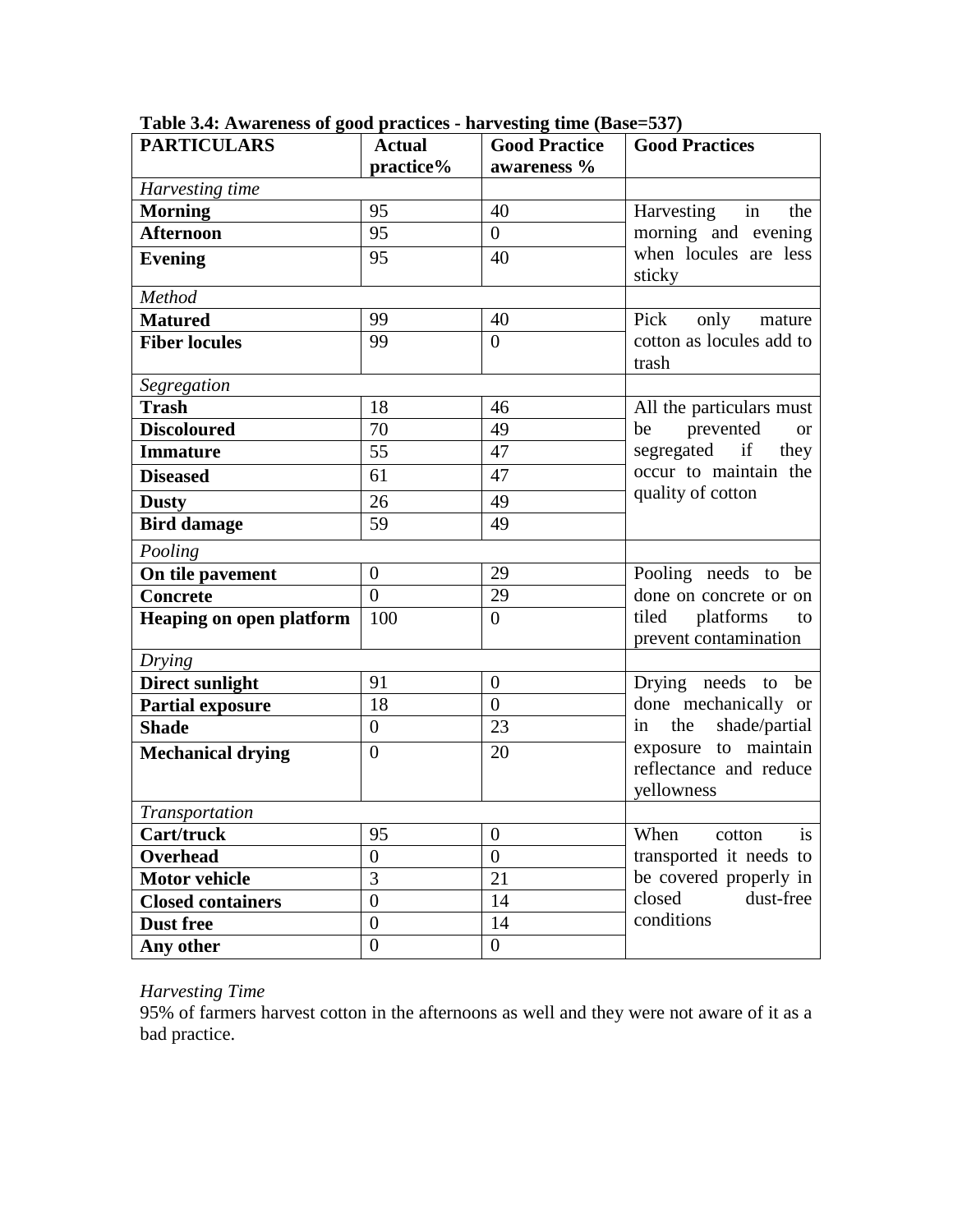#### *Method of Picking*

Farmers picked fiber locules along with mature cotton at the time of harvesting without being aware it reduced the grade of cotton.

#### *Segregation Practices*

the level of awareness of farmers about these contaminants. Only about half the farmers surveyed were aware that trash, discoloured, immature and diseased cotton along with dusty and bird damaged cotton needed to be segregated after harvest. Most often only the discoloured cotton was segregated as they were more visible in a lot. However, in many cases the farmers were aware of contamination and good practices of segregation but did not address it.

#### *Pooling Practices*

All the farmers in the sample used open platforms to heap harvested cotton, making it vulnerable to soiling and contamination. Only 29% of the farmers were aware that the use of tile platforms or concrete was a good practice thought they did not have the resource to build one for this use.

#### *Drying of Cotton*

91% of the farmers surveyed, dried cotton in direct sunlight and only 20-23% was aware of good practices with out practicing it.

#### *Transportation of cotton to the markets*

The survey shows that 95% of the cotton transported to the markets was done using carts/trucks. However, this is often done without covering the cotton. In the states of Karnataka and Maharashtra carts mostly transport cotton whereas in Punjab, Haryana trucks are used.

From this survey it is clear that the problem of cotton contamination begins at the farm level as a result of poor harvest and post harvest practices. This is a serious concern for producing quality cotton for the markets. Poor practices are a result of lack of awareness as well as the lack of physical infrastructure at the farm level. In some cases though the farmers were aware of good practices they didn't have the resources for the infrastructure pertaining to good harvest and post-harvest practices.

# **IV. Development and Streamlining of the Cotton Value Chain**

With the integration of the Indian supply chain with the world markets, the problems of cotton quality have come to the forefront with a need to transform it. A proper functioning market is a prerequisite for dissemination of information, enabling good market practices and also in assuring transactions based on quality with good pricequality linkages. The existing problems of the market and supply chain would address itself once provisions are in place to regulate and ensure good market practices.

A well functioning market would generate information at all levels to participants, addressing the problems of information asymmetry through the establishment of grades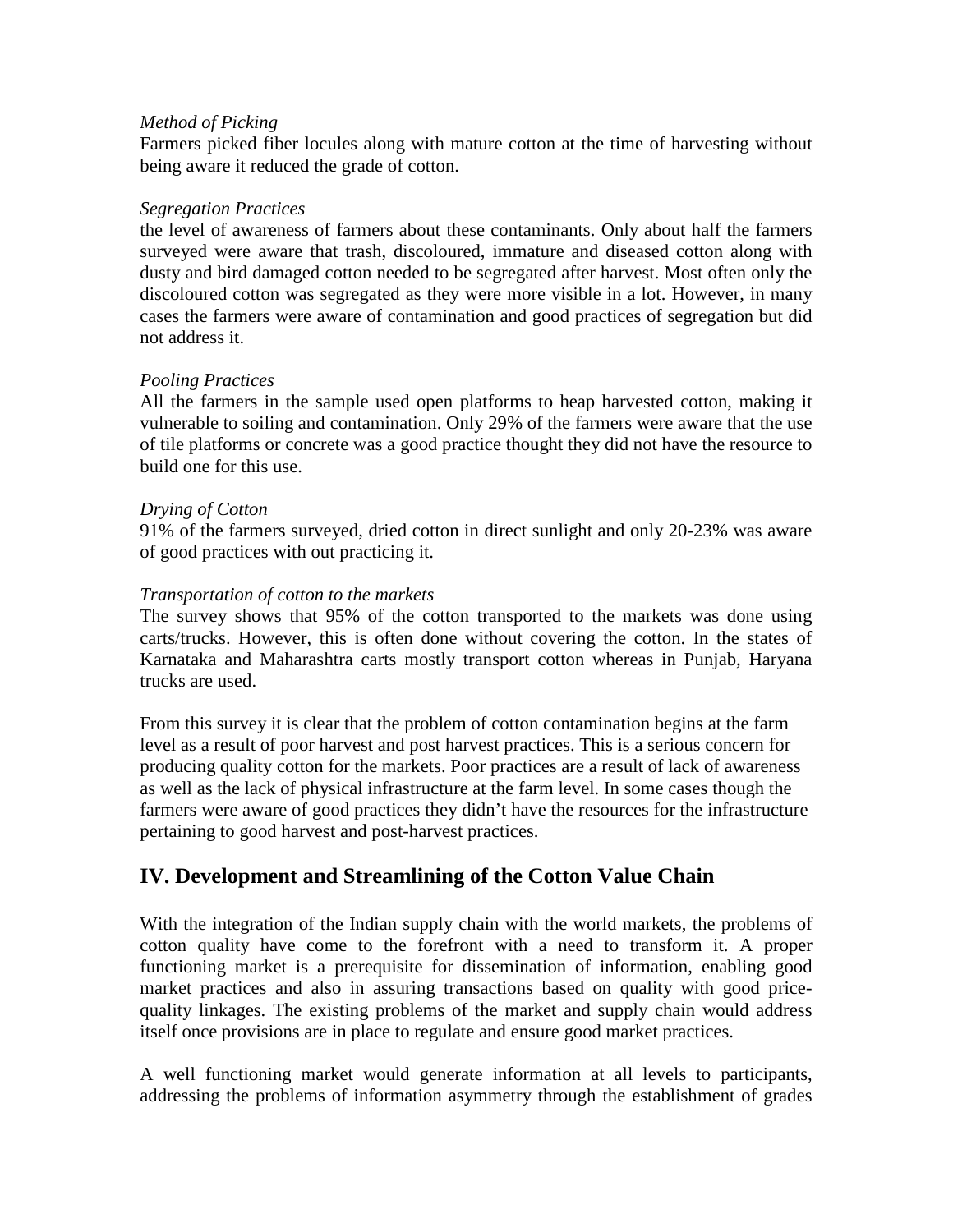and standards, warranties to market participants and through signalling. The presence of grades and standards in the markets would act as signals to traders who would have the assurance of quality of the produce they buy. They will also aid farmers to make better pre-harvest and post- harvest decisions.

A clear picture of the need for market reforms and the advantages of grades and standards in the market can be brought about through a comparison of the Indian and the American cotton supply chains. The establishment of practices based on grade based transactions; warehousing etc has helped create a well laid out marketing system with information flow to all levels of the markets.

# 4.1 Cotton Marketing Flow in the United States

The cotton marketing chain in the US has two integral parts to it. It involves a number of physical services like ginning, grading, freighting and storage as well as merchandizing activities like warehousing, transfer of ownership, transaction practices etc (Glade, 1996).

The primary difference with the Indian market chain is that the cotton from the farms are taken directly to the gins where they are cleaned, linted and made into bales of 475-525 pounds each. They bales are then tagged, sampled and weighed before the transaction process begins. The tag contains information of region of produce, variety and quality characteristics can be traced back to the primary producer from any level of the market chain. The cotton bales are then warehoused before being transacted to domestic or foreign mills (ibid). Figure 4.1. depicts the physical flow of cotton from the farm to the end user in the American cotton supply chain. Warehouses are of two types, the interior warehouses where the ownership deed stays with the producer which can be pledged as collateral. The second type of warehouses are used are reconcentration points where the cotton is already sold and destination of the cotton is known.

### **Figure 4.1: The Cotton Market Chain in the US**



Source: The Cotton Industry in the United States, USDA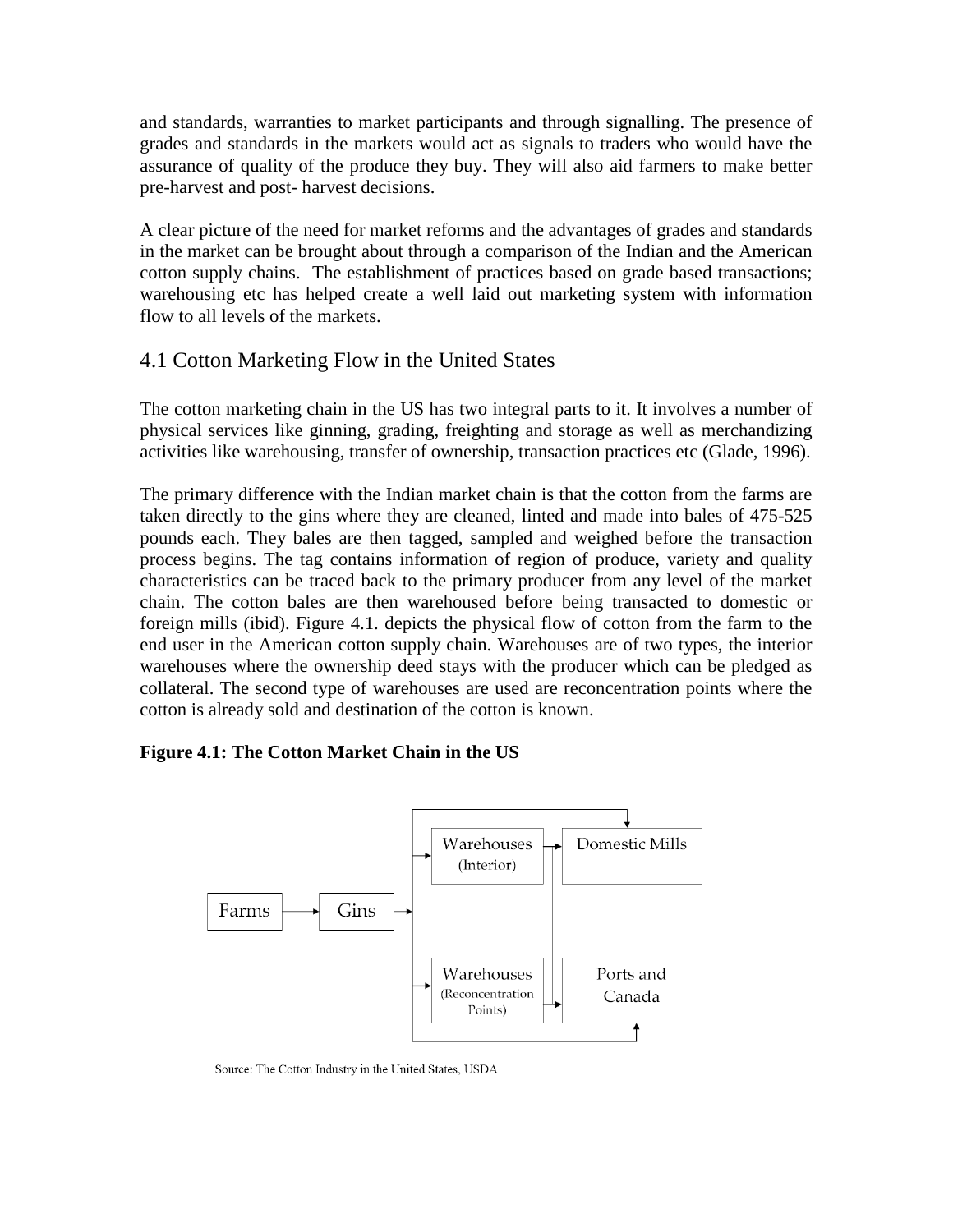### 4.2 Changes in the market system

The existing flaws of the Indian cotton supply chain have been detrimental in achieving premium price realisation in the markets and ensuing a reliable feedback system on quality. American supply chain of cotton has a system of grading and standardising ginned cotton before the product enters the markets. This helps to reduce ambiguities in price- quality linkages and reduce the risk of contamination during marketing stages.

Feedback information to the primary producer at the time of transaction is an important aspect in the marketing chain that needs to be developed. In the existing system, farmers are often not aware of what causes them to get a low market price for their produce and what practices need to be improved in order to get better prices.

Ginning cotton before transaction as depicted in figure 4.2 has many advantages. Primarily, if cotton is ginned, graded and packed before it enters the market; it need not be unpacked and handled at different stages for price and premium determination. The lint would carry the same grade given at the ginning stage to the mills making pricing easy and reduce the levels of contamination during transportation and transaction at different stages of the market. Ginning at the pre-marketing stage by the farmers would help them realise the consequences of trash content and admixtures when their cotton is ginned and graded, as well as empowering them to negotiate a fair price at the marketing stage as a result having information regarding the quality of their produce. Therefore, ginning and grading prior to marketing would help in improving quality and value addition at an early stage that would help in the differentiation between bales of different qualities.

The establishment of grades and standards at an early stage in the value chain would also open up many more marketing and transaction options to the participants in the market. It will enable transaction over long distances, therefore improving competition in the markets as well as reducing intermediaries.

 Figure 4.2 depicts the ideal cotton supply chain that can be brought about in India with ginning being carried out at the farmer's level. Cotton would be taken to gins directly from the farms before it enters the market. Once it is ginned and graded by accredited and certified testing labs, the farmer could decide to sell their produce based on the price bids. If the prices are not attractive, the farmers can pledge their produce in warehouses to get short-term credit. For ginned cotton, the amount of credit he/she can get will be increased. The storage option will become attractive for graded products and therefore farmers will have the option of waiting for a better price. The graded cotton could move from the market to the mills or to warehouses for listing in the markets.

Ginning and grading of cotton before the marketing process would also allow the development of a computerised system of transaction in the APMC. The development of the APMC as an online trading platform would help to streamline the marketing process further. Farmers could gin and grade their cotton and list it based on its quality in the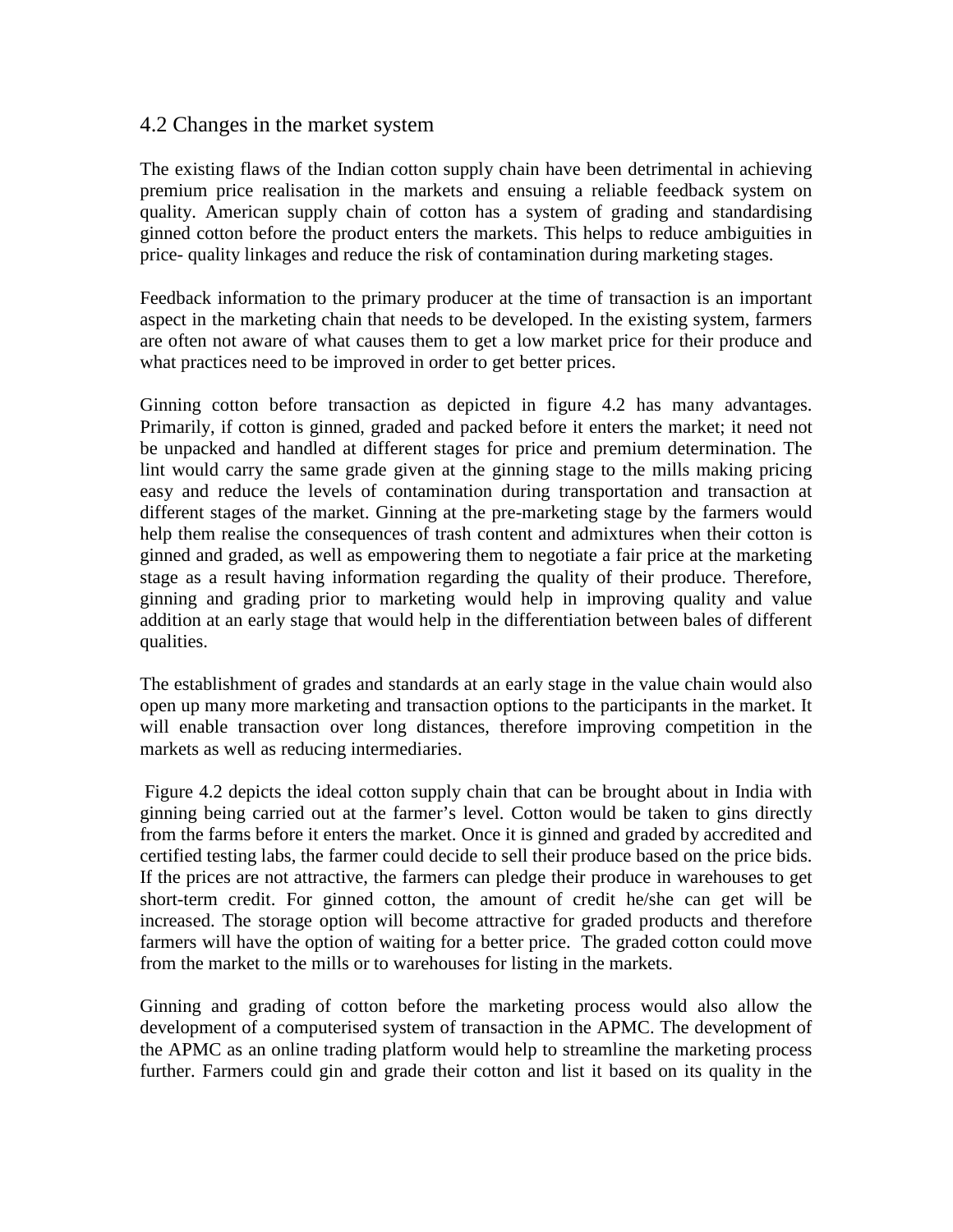market before storing it. Traders can make buying and selling decision based on the information listed in the market.





In the markets, both traders and primary producers will have adequate information to transact based on quality and premiums. Through this, the farmers will be able to get a remunerative price based on the quality of their produce. The traders similarly will be able to get quality cotton based on their needs, demand of the market and also the demand of their final buyer. The mills also will have the option of buying their cotton directly from the farmers, gins or traders based on their need and the need of the market. This will help to evolve a strong spot market.

Standards and grades will also make available more marketing options for farmers. As a result of feedbacks from the gins farmers will be able to transform farm level practices that will enable him to produce cotton according to the demands of the market. The establishment of warehouses will enable farmers to pledge their produce as collateral for loans rather than selling his produce in the market. Transaction based on grades and standards will also enable farmers to make forward contracts before the cotton season.

In order to facilitate the transfer of gins to the lower levels of the marketing chain, good infrastructure and testing facilities that could handle the raw cotton input coming into the ginnery is needed. Support from the government and the APMC is also essential to bring about this change which would help the gins, market and the farmer in the process of facilitating improvement of cotton quality.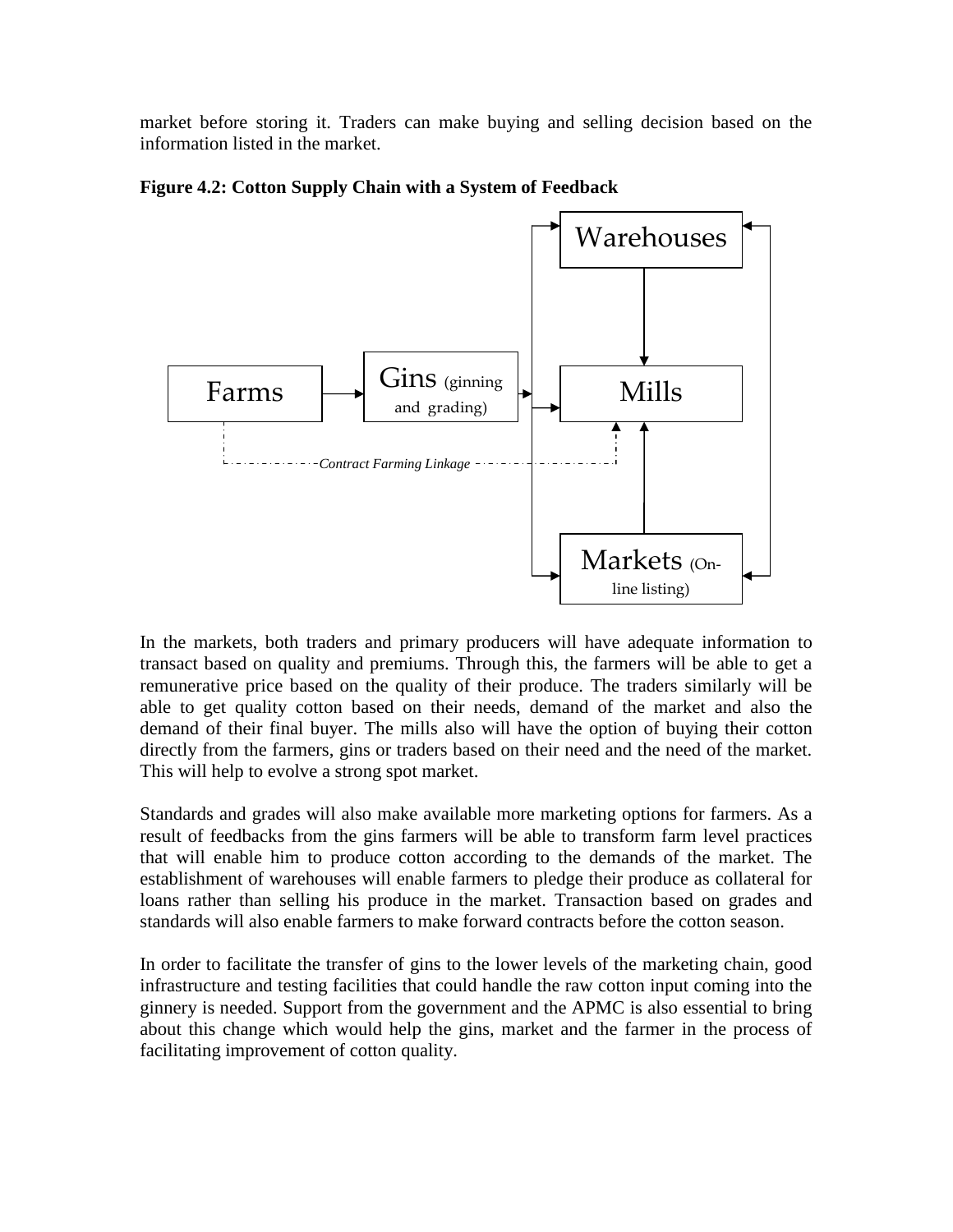Benefit to ginners:

- Higher efficiency of production as a result of better awareness of price quality linkages
- Better relationship with mills as confidence increases in the quality output of the gins
- Ability to provide efficient feedback as a result of having testing and grading facilities in the ginneries

Benefit to farmers

- Establishment of a system of feedback leading to more awareness regarding price, quality and premiums
- Increased awareness leading to improved cultivation and post harvest practices in order to attain premiums and price realisation
- Value addition at an early stage helping with better prices at the marketing stages
- Better marketing opportunities
- Better access to credit

Benefit to market

- Transaction of better quality cotton reducing ambiguities and increasing efficiency
- Development of standards based on price-quality linkages
- Reduced role of intermediaries determining price in the markets
- Improvement in marketing structure and functioning
- Reduced market time and promptness in payment
- Reduced risk of contamination in the marketing yard
- Reduced handling of cotton as a result of grade, quality being determined before cotton entering the markets
- Information dissemination (Forward and Backward)

# **V. CONCLUSIONS**

In this study we have tried to analyse and understand the problem of cotton quality in India in context of the entire value chain from the farm level to the mills. The problem of quality has been reflected in poor price realisation in the markets, low quality of yarns, fabric and garments as well as low export competitiveness in the international markets, leading to a market failure. The factors contributing to this inherent in the entire cotton supply chain. This problem transcends to the spinning stage where the cost and production of quality yarn, fabric and garments are affected. The impact of quality problems has influenced the export competitiveness of Indian textiles in the international markets despite having the infrastructure, labour and technological advantages in textile production.

The ITMF survey indicates the disadvantages Indian cotton has in the international markets owing to the problems of quality and contamination. In their list of the most contaminated cotton in the world (2007), six in the top ten are Indian varieties. As a result of this, Indian cotton in the international markets are often sold at a discount compared to similar varieties of foreign cotton. Poor quality cotton transcends to all levels of the supply chain affecting all levels of value addition, impacting fiber yarn, fabric and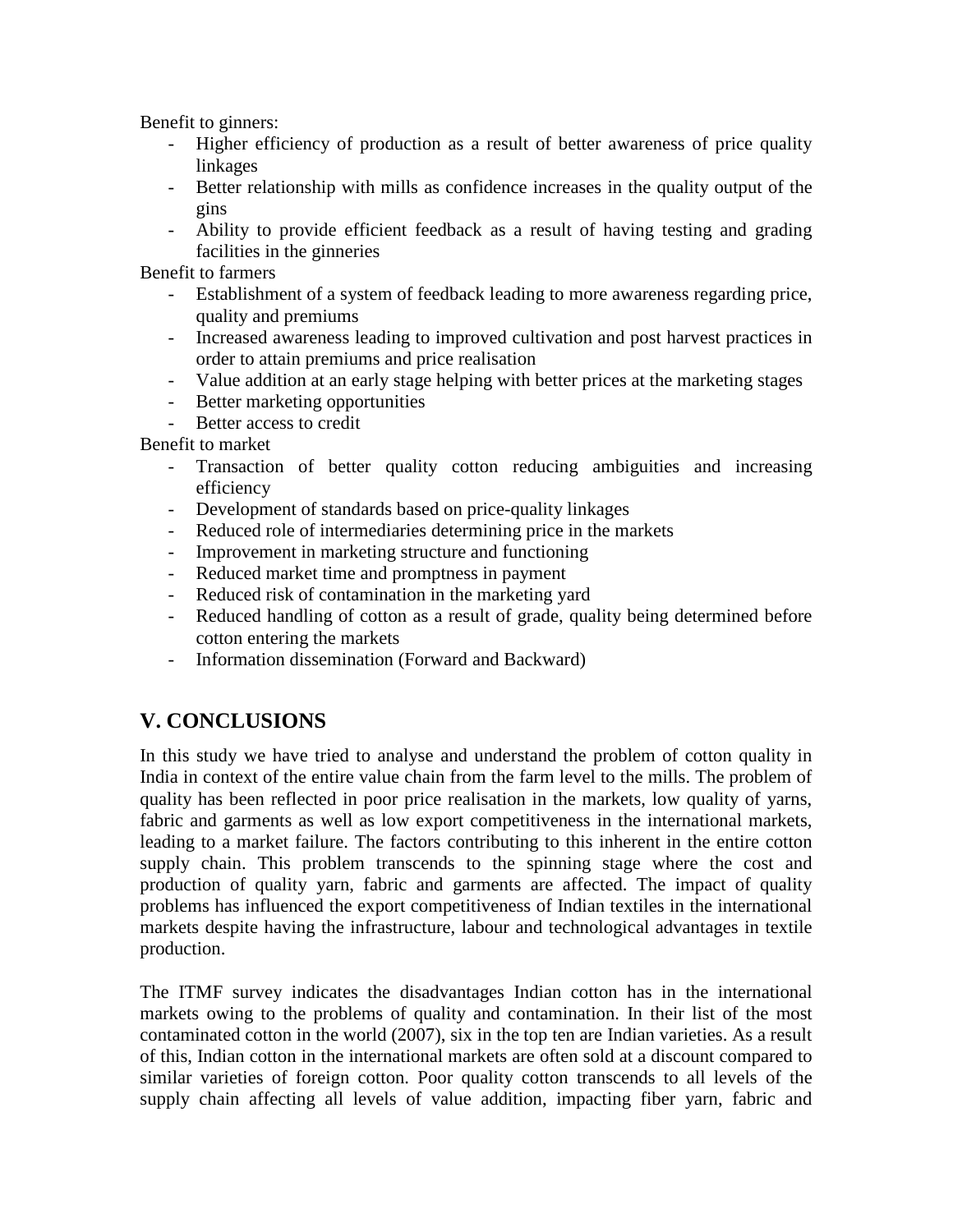garment quality. The need for quality cotton to make quality, finished goods that are competitive in the international markets is important for the Indian cotton segment to take full advantage of available international market opportunities in the post-MFA regime of trade. The demand for quality garments have been on the rise in the regional as well as the international markets and this is reflected in the increased export of fabrics and garments to the international markets as well as imports of textile and garments to the Indian market.

The problem of cotton contamination begins at the farm level during the harvesting and post harvest stages. The lack of signalling and information flow coupled with underdeveloped physical infrastructure and expertise aggravates the problem of contamination further at the marketing and ginning stages. The survey of farmers reveals that the problem of contamination begins at the farm level, as a result of poor harvest and post-harvest practices. The prevalence of these practices is often a result of the lack of awareness, information flow and feedback to the farm level. The problem gets aggravated due to the lack of adequate infrastructure at the farms, markets and ginning. At the market level, the absence of grading and premium determination leads to poor price realization for farmers. Pricing methods are often ambiguous, as traders often use subjective methods to assess cotton quality and determine price. This has resulted in poor price realization to the farmers, as price quoted by traders are often not based on proper quality assessment of lots. The analysis of price-quality linkage done based on the data collected from the states of Punjab, Haryana, Gujarat, Rajasthan and Karnataka substantiates the market survey findings that price-quality linkage is often weak. This indicates high uncertainty of getting high price for better quality produce.

The nature of institutional set ups, transactions and practices at the different levels of the cotton supply chain do not provide incentives to produce quality. The lack of an efficient feed back system at all levels of the cotton chain hinders information flow and scope for change in practices needed to improve the quality of cotton. In this situation, it is the mills that bear the brunt of poor quality cotton as it impacts the production of quality yarn and fabrics. The textile sector being a major export segment in the economy, production of quality cotton has an impact on export competitiveness of yarn, fabrics and textiles, a major export segment.

### **Reference**

Akerlof, G. 1970. "The Market for 'Lemons': Qualitative Uncertainty and the Market Mechanism." Quarterly Journal of Economics 84:488-500.

Dun & Bradstreet, Indian Textiles & Garments Industry, 2008

Estur Gerald (2004) – *Quality Requirements on Export Markets for US Cotton,*  international Cotton Advisory Committee, Washington DC

Grover, Subhash and Iyer KRK (2007) – *All about modernization of ginneries under TMC,* Tecoya Trends, Tuesday, April !7, 2007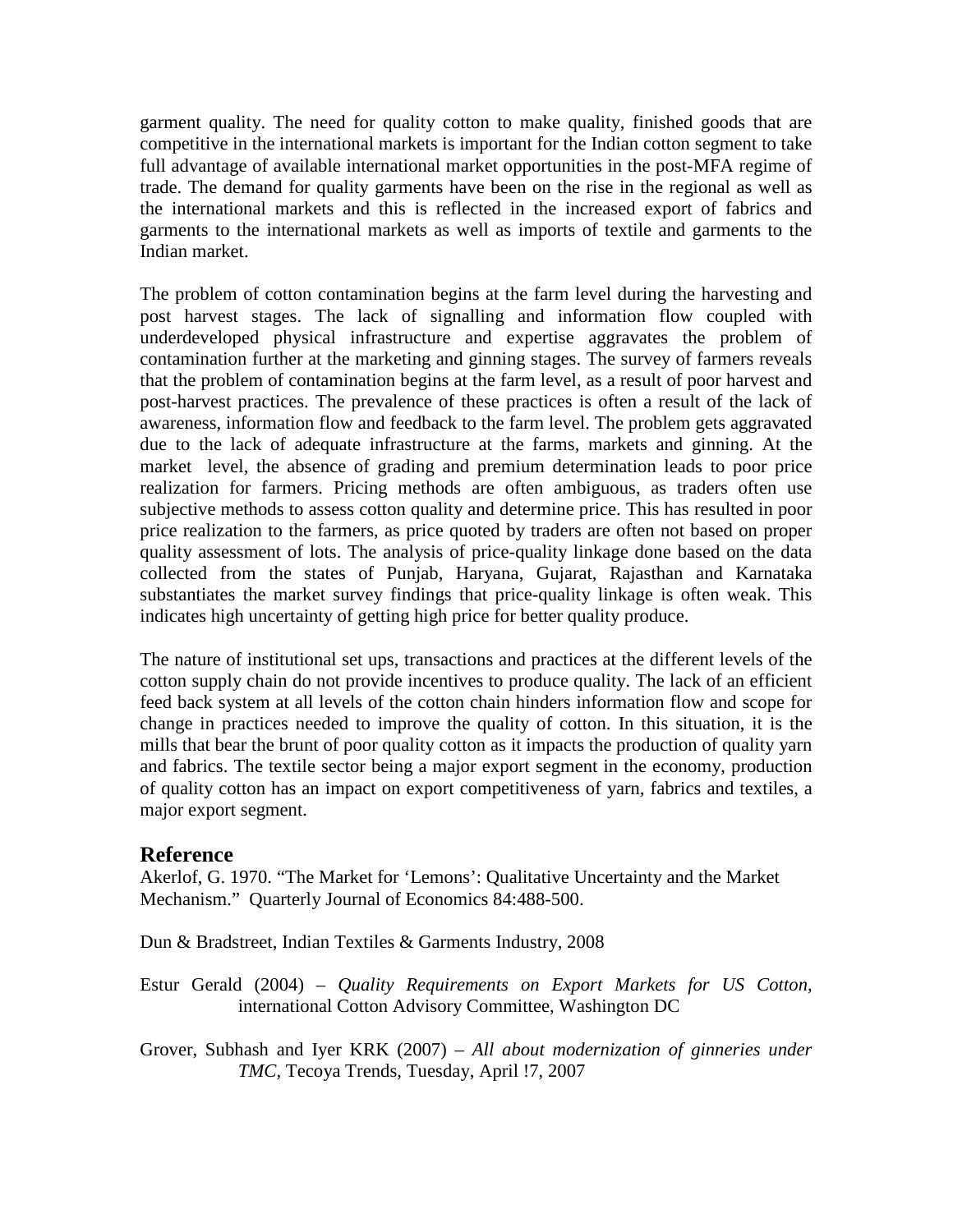ICRA Textile Analysis (September 2006), *Textile,*

International Trade Statistics, UNCTAD, and WTO, 2001-2005

- Iyer KRK and Iyer Bhama P (1999) *Cotton Fiber Quality Evaluation,* Indian Society for Cotton Improvement (ISCI), Mumbai
- Kathuria Sanjay and Bhardwaj, Anjali (1998) *Export Quotas and Policy Constraints in the Indian Textile and Garment Industries*, World Bank Policy Research Working Paper No. 2012
- Krishnan, Reshma (January 28, 2001) *Cotton yarn: Threadbare*, Business Line's Investment World
- Kulkarni NS (1999) *Cotton Marketing, Handbook of cotton in India,* Indian Society for Cotton Improvement (ISCI), Mumbai
- Kumar, Prabhat (Jan 09, 2004) Textiles, post-MFA The dragon of spindles, Business Line
- Lal MB, Parmar KS (1995) *Cotton Marketing,* Tecoya Disseminators, Bombay
- Larsen, M. N. (2003)  *Quality standard-setting in the global cotton chain and cotton sector reforms in Sub-Saharan Africa*, Danish Institute for International Studies/Gl. Kongevej Working Paper, 03.13.
- Ministry of Textiles (2005), Govt. of India www.texmin.nic.in/
- Ministry of Commerce and Industry (1993-94), Government of India, www.commerce.nic.in
- Parmar KS, Ramachandran K (1993) *Cotton Varieties,* Tecoya Publication, Mumbai
- Office of the Textile Commissioner, www.txcindia.com/
- Outlook, June 2005, United States Department of Agriculture,
- Parthasarathy MS (1999) *Mechanical Processing of Cotton*, Handbook of cotton in India, Indian Society for Cotton Improvement (ISCI), Mumbai
- Patil NB & Shah, Shirish R (1999) *Ginning and Pressing with Special Reference to Problem of Cotton Contamination*, Handbook of cotton in India, Indian Society for Cotton Improvement (ISCI), Mumbai